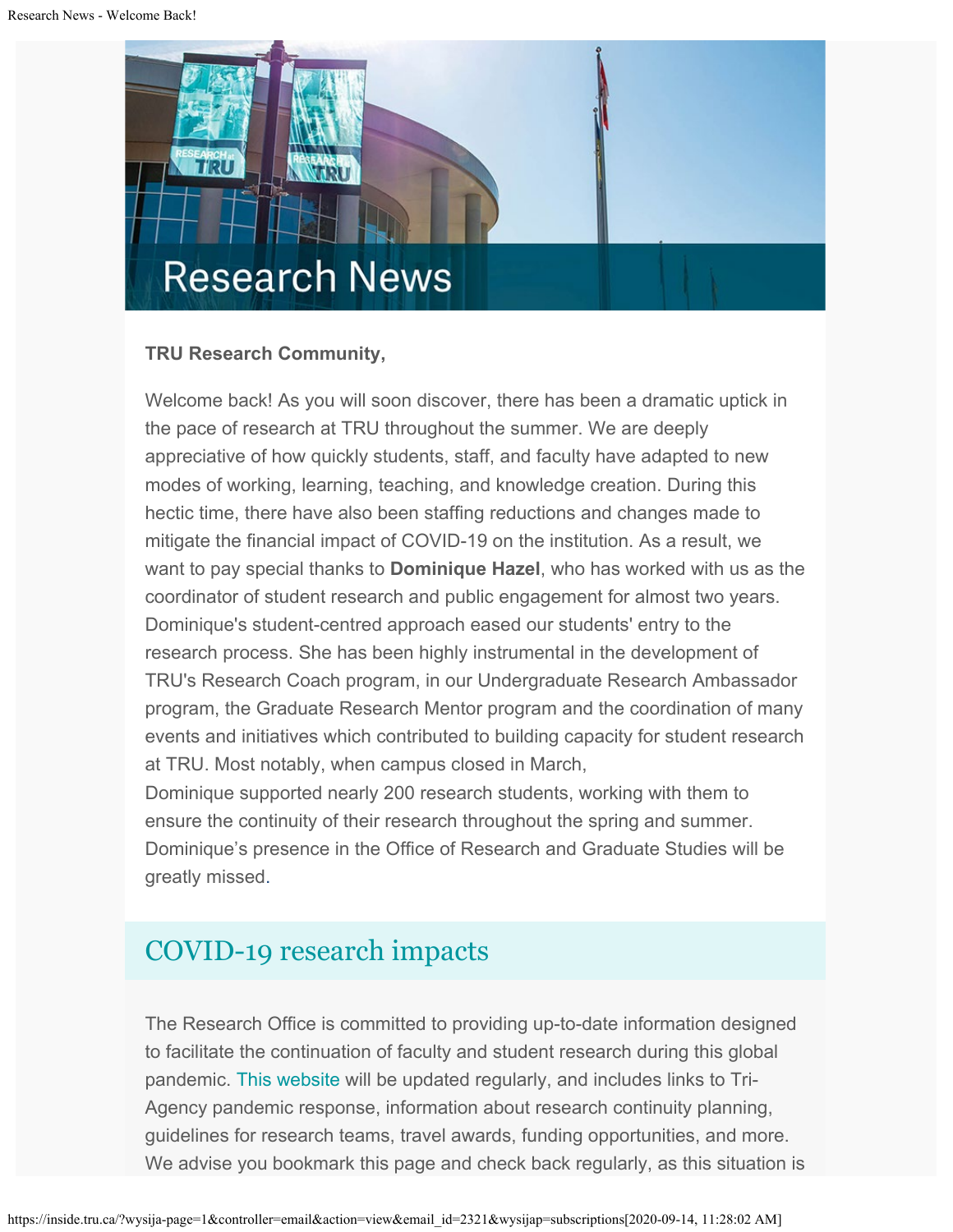rapidly changing.

## [Remote thesis defences continue](https://www.tru.ca/research/graduate-studies/remote-thesis-defence-procedures.html)

Remote thesis defences are conducted using BlueJeans, and specific meeting connection instructions will be provided in announcements that are distributed to the TRU community.

#### Congratulations:

• **Claudie Pageau**, Master of Science in Environmental Science, "Evolution of moulting strategies and altitudinal migration of passerines."

• **Janelle Paulson**, Master of Science in Environmental Science, "Soil legacy effects on growth of native and nonnative species in temperate grasslands in the Southern Interior of BC."

## [Virtual graduate orientation a success](https://web.microsoftstream.com/video/bf0f8509-d923-422b-b797-0e4e7e04a8d3)

This year's graduate orientation session was hosted by our Graduate Mentors, and was a resounding success, with 60 students in attendance. Also presenting at orientation were coordinators from each of the graduate programs, as well as the Library. Orientation was recorded, and [can be viewed via Teams](https://web.microsoftstream.com/video/bf0f8509-d923-422b-b797-0e4e7e04a8d3). Special thanks to Andrea Rhodes from IT Services for providing fantastic technical support, and to the Research Office's Emily Mullen for organizing the event.

# Research initiatives

## Tap into Research: Looking for presenters

We are thrilled with the response to our virtual Tap into Research series, and are currently searching for presenters for the months of

Learning

Gift of

September and October. If you are interested in working with us to share your knowledge with the community, contact [Danna Bach](mailto:dbach@tru.ca).

#### From the archive

• **Rob Higgins,** [Invaders, slave-takers & vampires: The ants of BC](https://youtu.be/2R-g0ZamGs4), (premiered Aug. 12)

• **Donald Lawrence** (with Charo Neville), [Catching the eye adrift: A visual arts](https://youtu.be/_MYKlOvaccU) [presentation](https://youtu.be/_MYKlOvaccU) (premiered Aug. 5)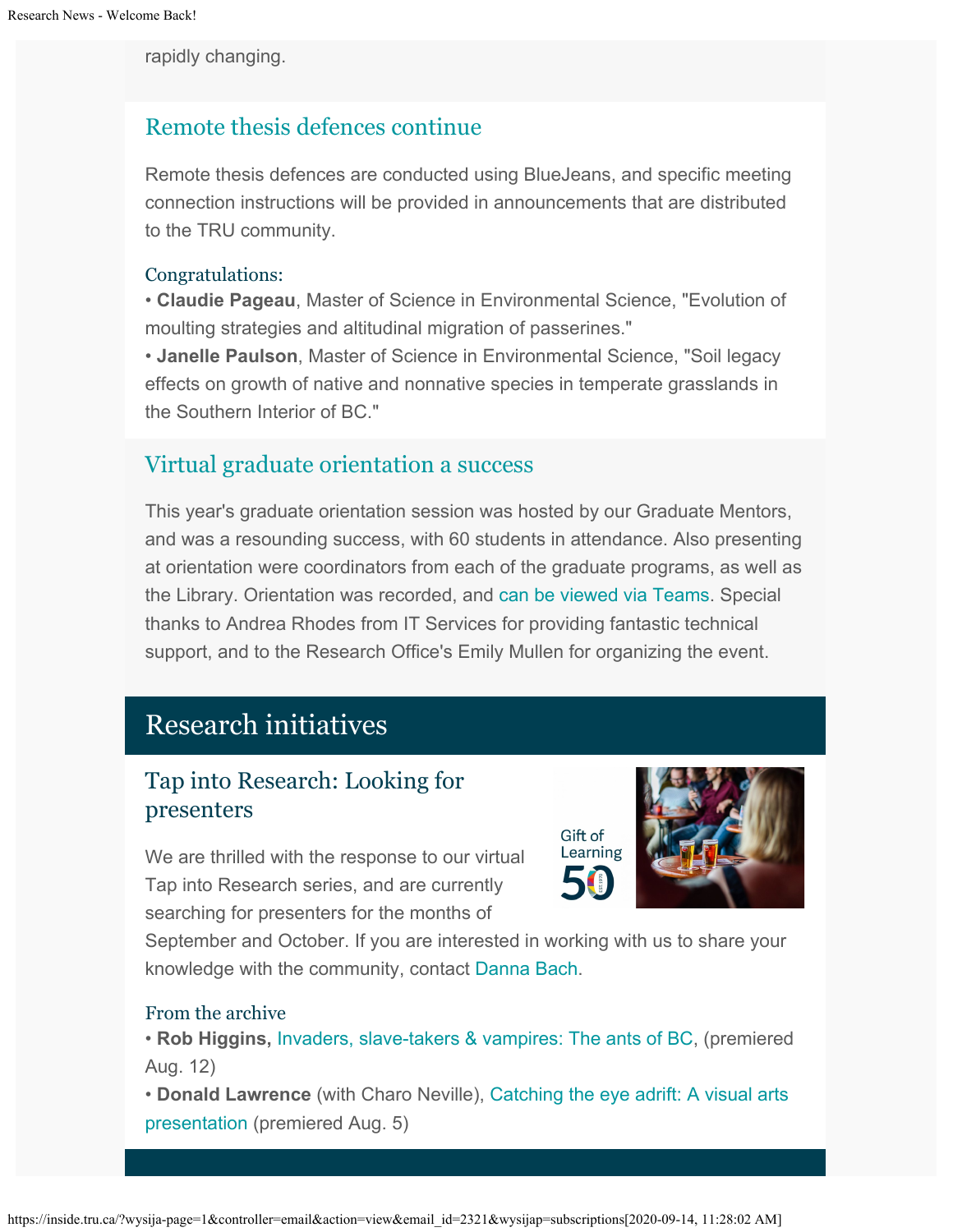# Research News

# [Can CBD and nitric oxide prevent](http://inside.tru.ca/2020/09/02/can-cbd-and-nitric-oxide-prevent-the-spread-of-covid-19/) [the spread of COVID-19?](http://inside.tru.ca/2020/09/02/can-cbd-and-nitric-oxide-prevent-the-spread-of-covid-19/)

Joanna Urban, John Church and Kingsley Donkor are working toward the development of an antiviral nasal spray and mouthwash using high-cannabidiol extracts, terpenes, and nitric oxide.



#### [Read more](http://inside.tru.ca/2020/09/02/can-cbd-and-nitric-oxide-prevent-the-spread-of-covid-19/)

# [Newly funded research explores](http://inside.tru.ca/2020/08/27/newly-funded-research-explores-connectivity-marine-invertebrates-and-rattlesnakes/) [connectivity, marine invertebrates](http://inside.tru.ca/2020/08/27/newly-funded-research-explores-connectivity-marine-invertebrates-and-rattlesnakes/) [and rattlesnakes](http://inside.tru.ca/2020/08/27/newly-funded-research-explores-connectivity-marine-invertebrates-and-rattlesnakes/)

Three researchers will share in nearly \$350,000 from the Natural Sciences and Engineering Research Council (NSERC) Discovery Grants program.



#### [Read more](http://inside.tru.ca/2020/08/27/newly-funded-research-explores-connectivity-marine-invertebrates-and-rattlesnakes/)

### [New Research tools coming to TRU](http://inside.tru.ca/2020/08/25/new-research-tools-coming-to-tru/)

The Government of Canada through the Canada Foundation for Innovation has invested \$350,000 in high-performance tools to allow TRU faculty and students to conduct ground-breaking research.



#### [Read more](http://inside.tru.ca/2020/08/25/new-research-tools-coming-to-tru/)

# [TRU faculty member leads national project to support nurses](http://inside.tru.ca/releases/tru-faculty-member-leads-national-project-to-support-nurses-during-pandemic/) [during pandemic](http://inside.tru.ca/releases/tru-faculty-member-leads-national-project-to-support-nurses-during-pandemic/)

Judy Duchscher, associate professor in the School of Nursing is heading a nationwide project to provide support for new nurses during the pandemic.

[Read more](http://inside.tru.ca/releases/tru-faculty-member-leads-national-project-to-support-nurses-during-pandemic/)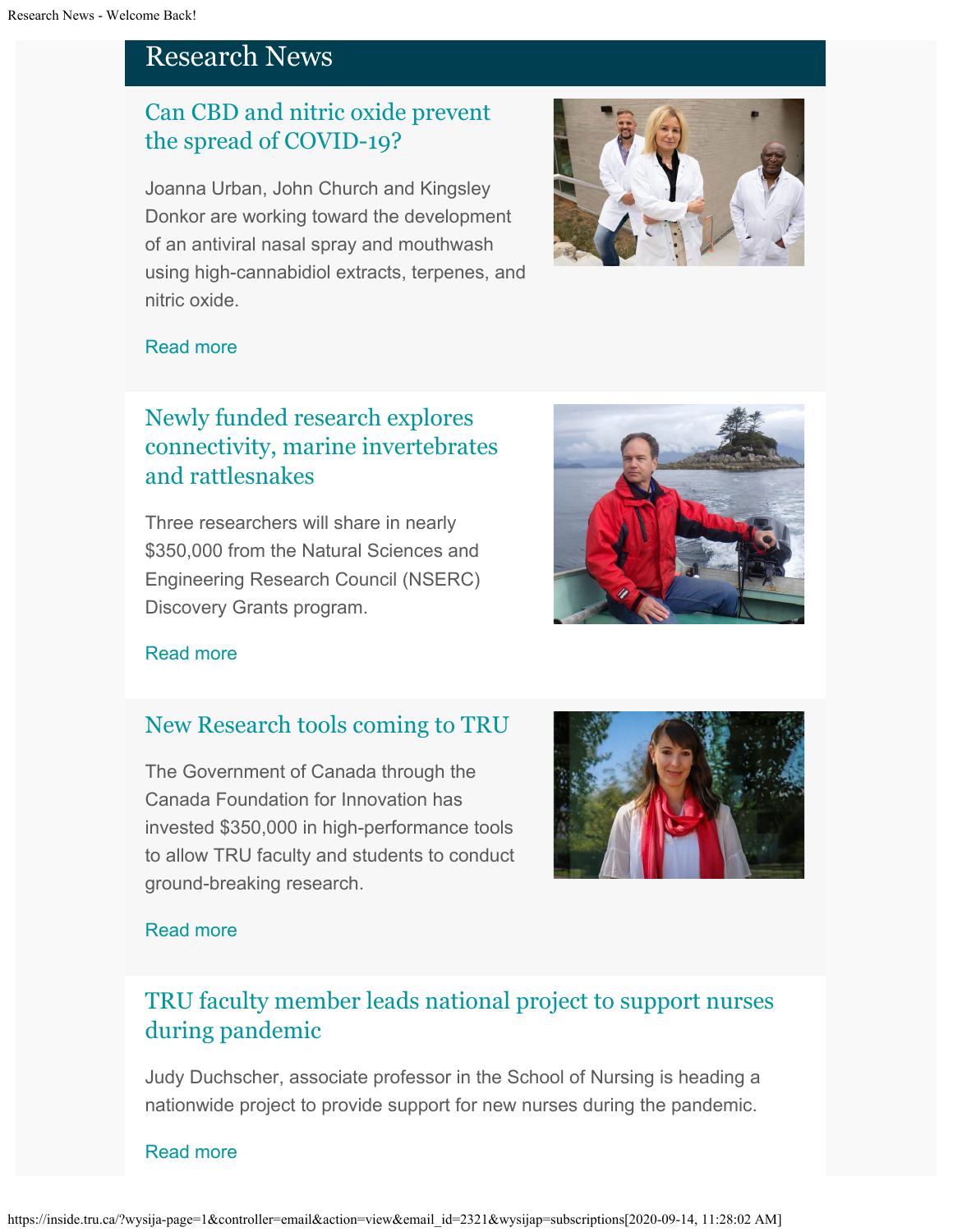# [TRU records unprecedented](http://inside.tru.ca/2020/08/10/tru-records-unprecedented-research-grant-success/) [research grant success](http://inside.tru.ca/2020/08/10/tru-records-unprecedented-research-grant-success/)

The federal government has invested \$500,000 in research projects that explore Secwepemctsín language, the history of unbelief in Canada, and BC's opioid epidemic.



#### [Read more](http://inside.tru.ca/2020/08/10/tru-records-unprecedented-research-grant-success/)

# [TRU heads collaborative research](http://inside.tru.ca/2020/07/30/tru-heads-collaborative-research-into-wildfires/) [into wildfires](http://inside.tru.ca/2020/07/30/tru-heads-collaborative-research-into-wildfires/)

The Province of BC has invested \$5 million for the establishment of the BC Research Chair in Predictive Services, Emergency Management and Fire Science, to be based at TRU.



### [Read more](http://inside.tru.ca/2020/07/30/tru-heads-collaborative-research-into-wildfires/)

# [Searching for signs of COVID-19 in](http://inside.tru.ca/2020/07/27/searching-for-signs-of-covid-19-in-kamloops-sewage/) [Kamloops' sewage](http://inside.tru.ca/2020/07/27/searching-for-signs-of-covid-19-in-kamloops-sewage/)

TRU's Jonathan Van Hamme is leading a team looking to detect signs of COVID-19 in the city's sewage.



#### [Read more](http://inside.tru.ca/2020/07/27/searching-for-signs-of-covid-19-in-kamloops-sewage/)

# [Understanding the impact of social](http://inside.tru.ca/2020/07/16/understanding-the-impact-of-social-justice-in-canadian-high-schools/) [justice in Canadian high schools](http://inside.tru.ca/2020/07/16/understanding-the-impact-of-social-justice-in-canadian-high-schools/)

Manu Sharma aims to better understand what is taking place in diverse communities and how some high schools are setting themselves apart as leaders.



#### [Read more](http://inside.tru.ca/2020/07/16/understanding-the-impact-of-social-justice-in-canadian-high-schools/)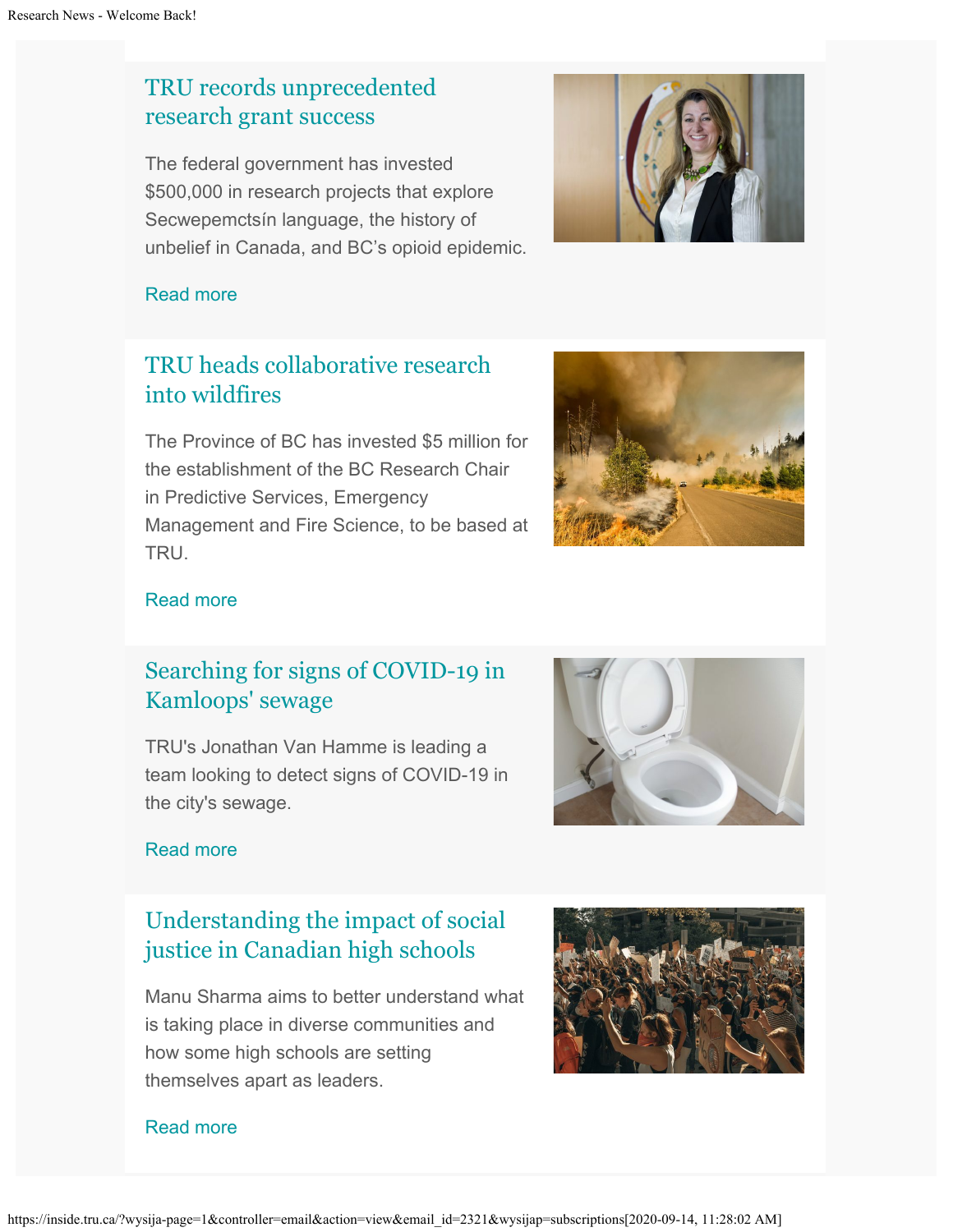# [Mapping the resiliency of frontline](http://inside.tru.ca/2020/07/14/mapping-the-resiliency-of-frontline-health-care-workers/) [health-care workers](http://inside.tru.ca/2020/07/14/mapping-the-resiliency-of-frontline-health-care-workers/)

Bala Nikku, assistant professor of social work, leads a team of researchers studying resilience among frontline health-care workers.



#### [Read more](http://inside.tru.ca/2020/07/14/mapping-the-resiliency-of-frontline-health-care-workers/)

# [Share your expertise](https://inside.tru.ca/tru.ca/experts)

As you can see below, media is reaching out to TRU routinely, searching for experts to speak on a variety of issues. Please make yourself easy to find by joining the Experts List. For more information, please reach out to [Danna Bach](mailto:dbach@tru.ca), or take a moment and [simply register online](https://inside.tru.ca/find-an-expert/experts-registration-update/).

# Research in the media

## [Chatelaine | Race, Religion And Mental Health: Therapy Should](http://inside.tru.ca/inthemedia/chatelaine-race-religion-and-mental-health-therapy-should-be-culturally-relevant/) [Be Culturally Relevant](http://inside.tru.ca/inthemedia/chatelaine-race-religion-and-mental-health-therapy-should-be-culturally-relevant/)

Sept. 8, 2020 — Rod McCormick, director of All My Relations Research Centre, offers insights into mental health treatments that are not standard practice in North America, including connecting with nature.

#### [Read more](http://inside.tru.ca/inthemedia/chatelaine-race-religion-and-mental-health-therapy-should-be-culturally-relevant/)

# [Education News Canada | Nursing faculty member appointed to](http://inside.tru.ca/inthemedia/education-news-canada-nursing-faculty-member-appointed-to-first-nations-health-authority/) [First Nations Health Authority](http://inside.tru.ca/inthemedia/education-news-canada-nursing-faculty-member-appointed-to-first-nations-health-authority/)

Sept. 9, 2020 — Sheila Blackstock from TRU's School of Nursing has been appointed as the Interior representative for the First Nations Health Authority.

#### [Read more](http://inside.tru.ca/inthemedia/education-news-canada-nursing-faculty-member-appointed-to-first-nations-health-authority/)

# [The Globe and Mail | Is it time to decolonize your lawn?](http://inside.tru.ca/inthemedia/the-globe-and-mail-is-it-time-to-decolonize-your-lawn/)

Sept. 5, 2020 — TRU historian John Belshaw explains how our green lawns go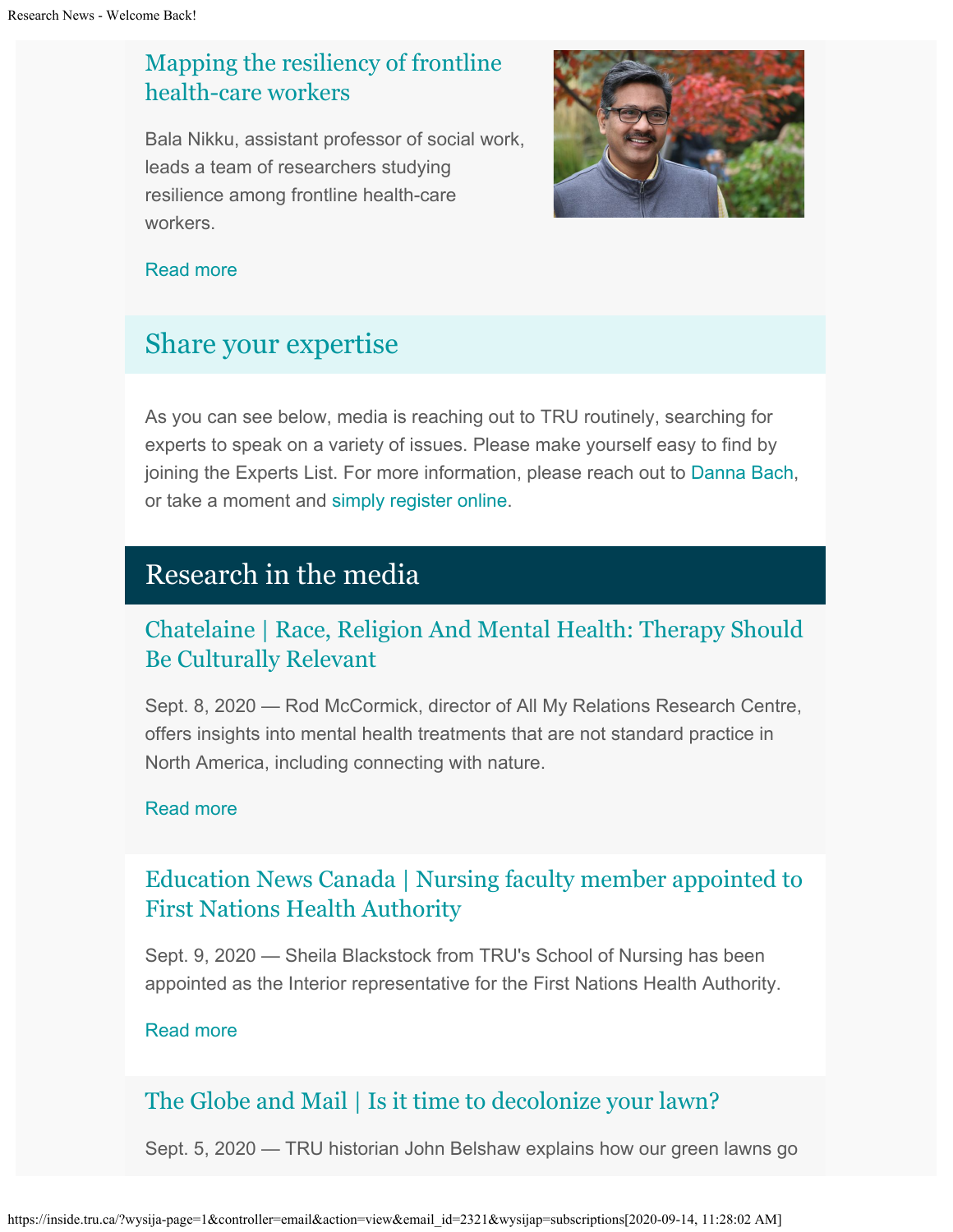back to settler culture.

[Read more](http://inside.tru.ca/inthemedia/the-globe-and-mail-is-it-time-to-decolonize-your-lawn/)

## [CBC North by Northwest | Scientist Series, featuring Tom](http://inside.tru.ca/inthemedia/cbc-north-by-northwest-scientist-series-featuring-tom-dickinson/) [Dickinson](http://inside.tru.ca/inthemedia/cbc-north-by-northwest-scientist-series-featuring-tom-dickinson/)

Sept. 5, 2020 — TRU's former Dean of Science, Tom Dickinson was recently featured, and discusses his love of birds. The interview begins at 2:10:00.

#### [Read more](http://inside.tru.ca/inthemedia/cbc-north-by-northwest-scientist-series-featuring-tom-dickinson/)

## [The Conversation Canada | 8 tips to support Grade 1 readers at](http://inside.tru.ca/inthemedia/the-conversation-canada-8-tips-to-support-grade-1-readers-at-home/) [home](http://inside.tru.ca/inthemedia/the-conversation-canada-8-tips-to-support-grade-1-readers-at-home/)

Sept. 4, 2020 — Teaching children how to read is primarily a teacher's job, but parents play a valuable role. Studies show that children who develop strong reading skills are more successful in school, more likely to go to university, and more likely to achieve a high quality of life. TRU's Gloria Ramirez offers parents some ideas on how to help their children develop a love of reading.

#### [Read more](http://inside.tru.ca/inthemedia/the-conversation-canada-8-tips-to-support-grade-1-readers-at-home/)

### [The Lynda Steele Show | A nasal spray to ward off COVID-19?](http://inside.tru.ca/inthemedia/the-lynda-steele-show-a-nasal-spray-to-ward-off-covid-19/)

Sept. 3, 2020 — Lynda Steele from CKNW speaks with TRU's John Church about a new collaborative project that explores whether CBD and nitric oxide might block or prevent the transmission of COVID-19.

#### [Read more](http://inside.tru.ca/inthemedia/the-lynda-steele-show-a-nasal-spray-to-ward-off-covid-19/)

### [The Conversation Canada | A brief history of celebrity cameos,](http://inside.tru.ca/inthemedia/the-conversation-canada-a-brief-history-of-celebrity-cameos-from-sunset-boulevard-to-eurovision-song-contest/) [from 'Sunset Boulevard' to 'Eurovision Song Contest'](http://inside.tru.ca/inthemedia/the-conversation-canada-a-brief-history-of-celebrity-cameos-from-sunset-boulevard-to-eurovision-song-contest/)

Aug. 20, 2020 — Cameo appearances ask us to think outside the boundaries of the film we are watching and remember all of the details we know about the person we see on screen. The cameo is disruptive, but it is also rewarding. Joceline Anderson, assistant teaching professor, explores how cameos have changed our relationship with movies and with actors.

#### [Read more](http://inside.tru.ca/inthemedia/the-conversation-canada-a-brief-history-of-celebrity-cameos-from-sunset-boulevard-to-eurovision-song-contest/)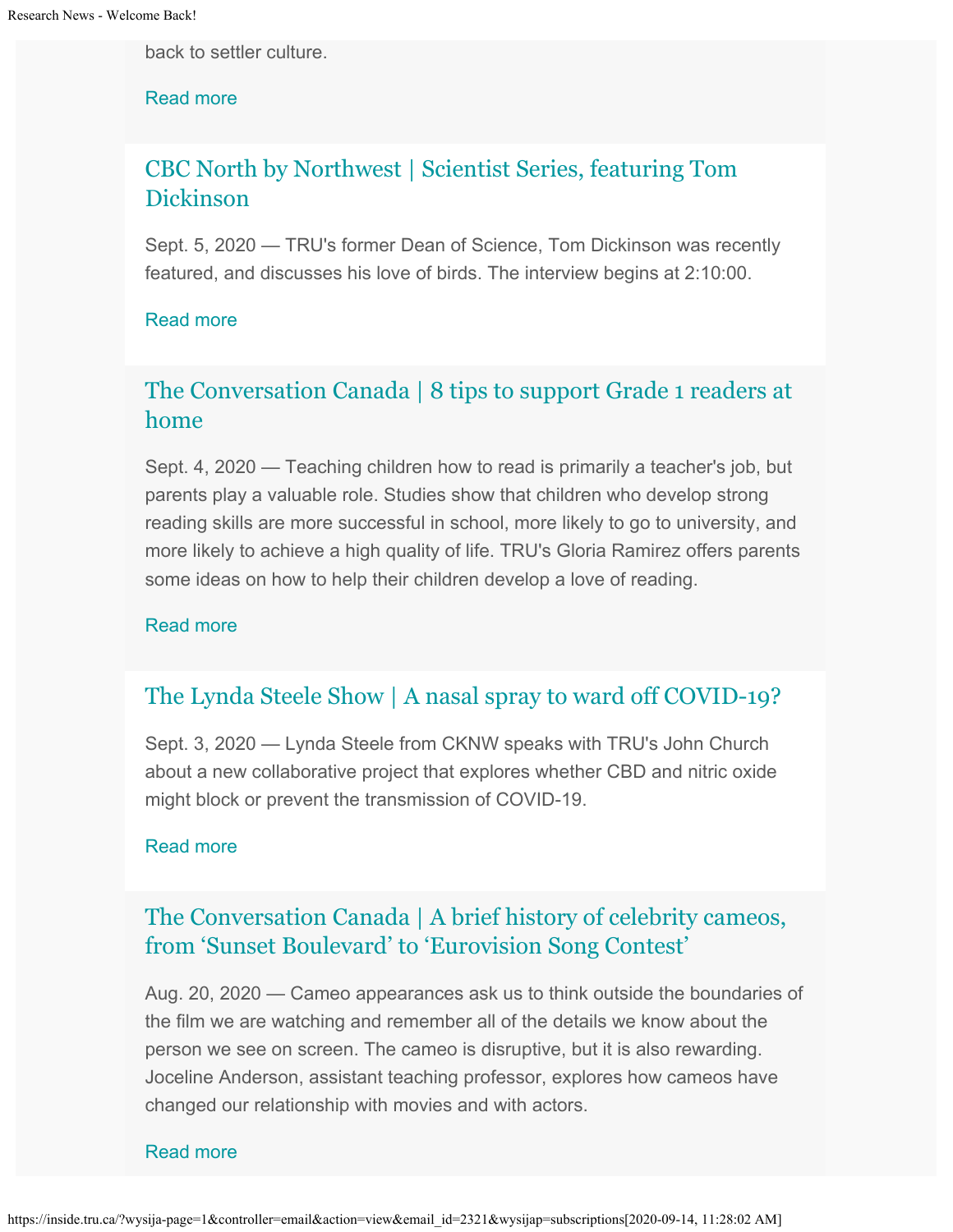# [CBC North by Northwest | Jonathan Van Hamme,](http://inside.tru.ca/inthemedia/cbc-north-by-northwest-jonathan-van-hamme-environmental-microbiologist-studying-sewage-dna/) [environmental microbiologist, studying sewage DNA](http://inside.tru.ca/inthemedia/cbc-north-by-northwest-jonathan-van-hamme-environmental-microbiologist-studying-sewage-dna/)

Aug. 22, 2020 — Jonathan Van Hamme talks with guest-host Grant Lawrence about career path, as well as a new project that he is currently leading, looking for genetic traces of the COVID-19 virus in Kamloops' sewage.

#### [Read more](http://inside.tru.ca/inthemedia/cbc-north-by-northwest-jonathan-van-hamme-environmental-microbiologist-studying-sewage-dna/)

## [Radio NL | TRU lecturer says new Tory leader O'Toole's](http://inside.tru.ca/inthemedia/radio-nl-tru-lecturer-says-new-tory-leader-otooles-approach-not-the-same-as-trump/) [approach not the same as Trump](http://inside.tru.ca/inthemedia/radio-nl-tru-lecturer-says-new-tory-leader-otooles-approach-not-the-same-as-trump/)

Aug. 27, 2020 — Conservatives have elected Erin O'Toole as their new leader, and Jeffrey Meyers of TRU's Faculty of Law says the new Tory leader is trying to appeal to a much broader group that U.S. President Donald Trump.

#### [Read more](http://inside.tru.ca/inthemedia/radio-nl-tru-lecturer-says-new-tory-leader-otooles-approach-not-the-same-as-trump/)

# [Castanet Kamloops | Proactive approach needed \(for](http://inside.tru.ca/inthemedia/castanet-kamloops-proactive-approach-needed-for-indigenous-mental-health-support/) [Indigenous mental health support\)](http://inside.tru.ca/inthemedia/castanet-kamloops-proactive-approach-needed-for-indigenous-mental-health-support/)

Aug. 27, 2020 — The Canadian government has announced \$82.5 million in mental health and wellness supports for Indigenous communities, and while the funding is welcomed, TRU's Rod McCormick says that it may be spread so thin that it won't result in effective solutions.

#### [Read more](http://inside.tru.ca/inthemedia/castanet-kamloops-proactive-approach-needed-for-indigenous-mental-health-support/)

## [Ottawa pledges \\$82.5-million for Indigenous mental health](http://inside.tru.ca/experts/ottawa-pledges-82-5-million-for-indigenous-mental-health-support-during-pandemic/) [support during pandemic](http://inside.tru.ca/experts/ottawa-pledges-82-5-million-for-indigenous-mental-health-support-during-pandemic/)

Rod McCormick was sought for comment on the \$82.5-million promised by Ottawa for Indigenous mental health supports during the pandemic.

#### [Read more](http://inside.tru.ca/experts/ottawa-pledges-82-5-million-for-indigenous-mental-health-support-during-pandemic/)

### [Castanet Kamloops | Preventing nurse burnout](http://inside.tru.ca/inthemedia/castanet-kamloops-preventing-nurse-burnout/)

Aug. 13, 2020 — Judy Duchscher of TRU's School of Nursing is leading a national project to reduce burnout in new nurses. She has assembled a team of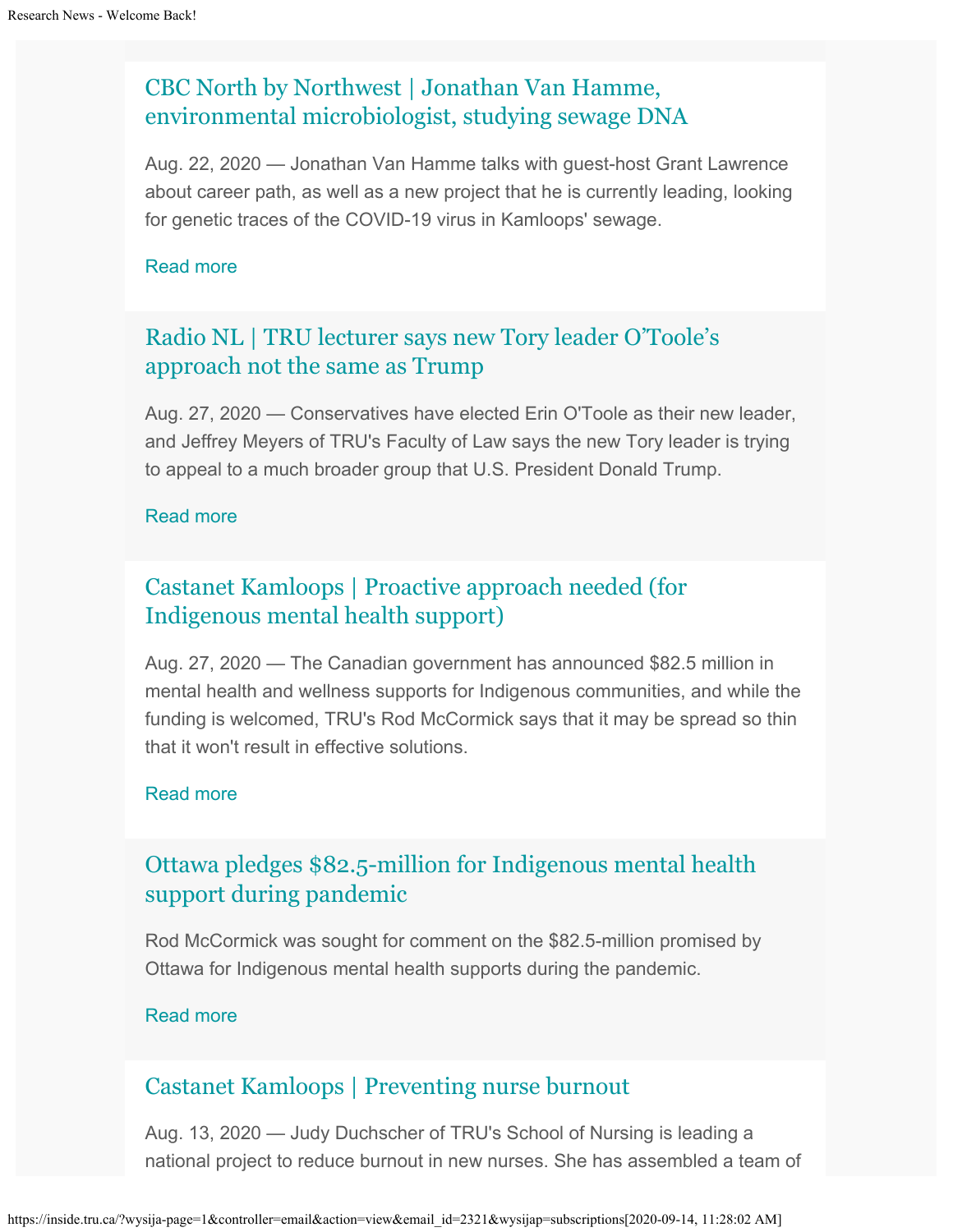students, graduates and experts to create a web-based network of support.

#### [Read more](http://inside.tru.ca/inthemedia/castanet-kamloops-preventing-nurse-burnout/)

### [Radio NL | NL Morning News - Jeffrey Meyers on Joe Biden's](http://inside.tru.ca/inthemedia/radio-nl-nl-morning-news-jeffrey-meyers-on-joe-bidens-running-mate-choice-of-kamala-harris/) [running mate choice of Kamala Harris](http://inside.tru.ca/inthemedia/radio-nl-nl-morning-news-jeffrey-meyers-on-joe-bidens-running-mate-choice-of-kamala-harris/)

Aug. 13, 2020 — Popular political commentator Jeffrey Meyers speaks about Kamala Harris getting the nod on the Democratic ticket with Joe Biden.

#### [Read more](http://inside.tru.ca/inthemedia/radio-nl-nl-morning-news-jeffrey-meyers-on-joe-bidens-running-mate-choice-of-kamala-harris/)

## [News 1130 | Outdoor education needed in B.C. as more people](http://inside.tru.ca/inthemedia/news-1130-outdoor-education-needed-in-b-c-as-more-people-head-outside-during-pandemic/) [head outside during pandemic](http://inside.tru.ca/inthemedia/news-1130-outdoor-education-needed-in-b-c-as-more-people-head-outside-during-pandemic/)

Aug. 11, 2020 — The province's push to get British Columbians exploring the great outdoors during the pandemic without teaching them how is leading people to trouble on trails and in the backcountry, according to TRU's Iain Stewart- Patterson.

#### [Read more](http://inside.tru.ca/inthemedia/news-1130-outdoor-education-needed-in-b-c-as-more-people-head-outside-during-pandemic/)

### [Radio NL | Kirk Fraser - Sandra Vermeulen on COVID](http://inside.tru.ca/inthemedia/radio-nl-kirk-fraser-sandra-vermeulen-on-covid-pushback/) [pushback](http://inside.tru.ca/inthemedia/radio-nl-kirk-fraser-sandra-vermeulen-on-covid-pushback/)

Aug. 4, 2020 — Psychology faculty member Sandra Vermeulen discusses the factors that lead to people pushing back on COVID-19 safety measures.

#### [Read more](http://inside.tru.ca/inthemedia/radio-nl-kirk-fraser-sandra-vermeulen-on-covid-pushback/)

## [The Guardian | Trump's hint that he may not concede election](http://inside.tru.ca/inthemedia/the-guardian-trumps-hint-that-he-may-not-concede-election-is-americas-tipping-point/) [is America's tipping point](http://inside.tru.ca/inthemedia/the-guardian-trumps-hint-that-he-may-not-concede-election-is-americas-tipping-point/)

July 24, 2020 — Jeffrey Meyers, a lecturer in TRU's Faculty of Law, explains why we can all intuit the the cult of personality surrounding Trump is powerful and will be difficult to dislodge, whenever the outcome of November's election.

#### [Read more](http://inside.tru.ca/inthemedia/the-guardian-trumps-hint-that-he-may-not-concede-election-is-americas-tipping-point/)

### [The Conversation Canada | Canada must navigate U.S.-China](http://inside.tru.ca/inthemedia/the-conversation-canada-canada-must-navigate-u-s-china-tensions-by-staying-true-to-its-values/)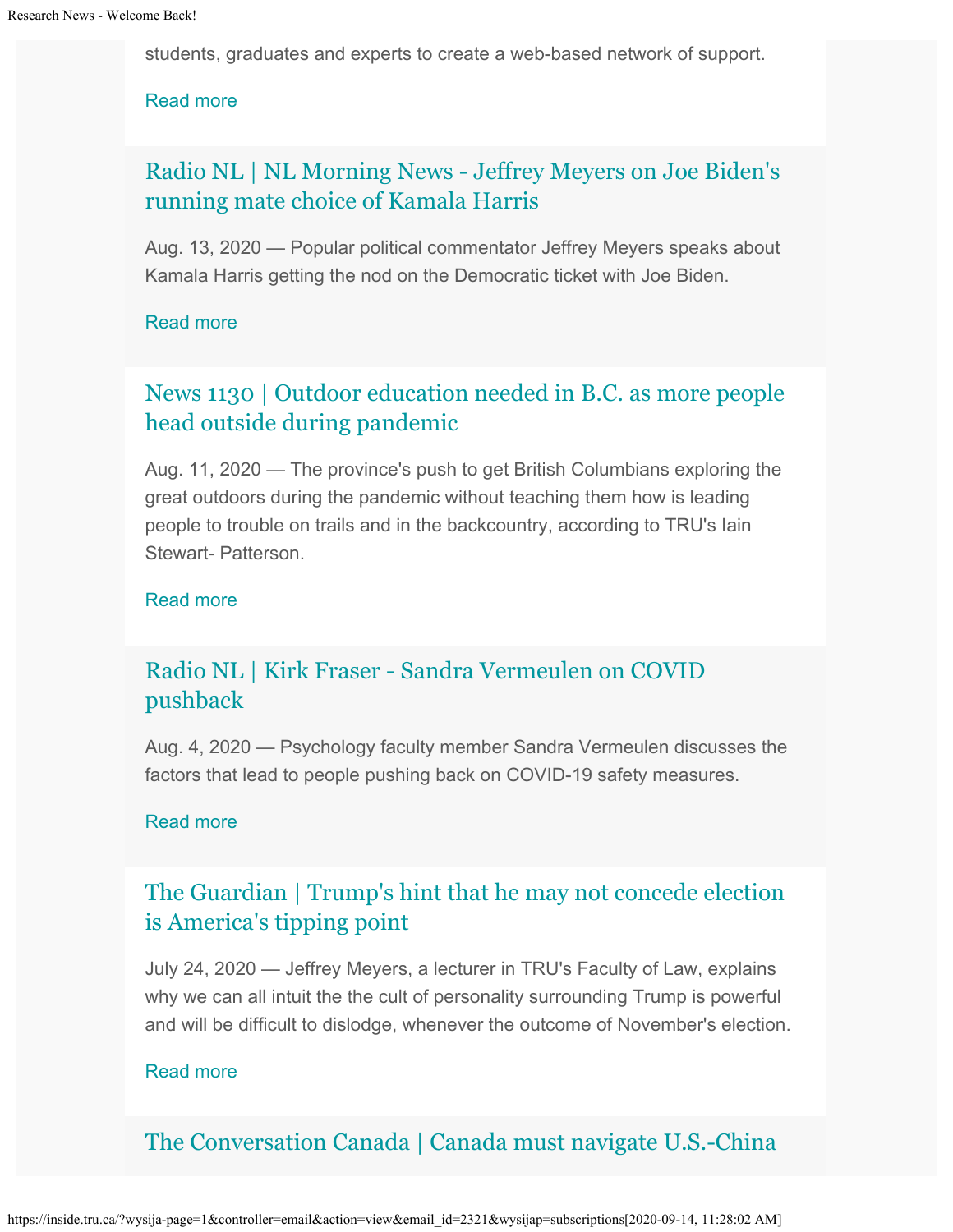### [tensions by staying true to its values](http://inside.tru.ca/inthemedia/the-conversation-canada-canada-must-navigate-u-s-china-tensions-by-staying-true-to-its-values/)

July 14, 2020 — Robert Hanlon examines Canada's current strained relationships with China and the US, and how the Canadian government's inability to navigate the ongoing rivalry between the two giants has exposed a striking dysfunction in Canada's foreign policy.

#### [Read more](http://inside.tru.ca/inthemedia/the-conversation-canada-canada-must-navigate-u-s-china-tensions-by-staying-true-to-its-values/)

# Funding news

### [Resources for FAST training](https://one.tru.ca/Pages/FASTTraining.aspx)

TRU's Finance Department has created a video for researchers that explains how to access their funds and pin their fund reports in order to simplify the process of finding their fund balances. The video is designed from the point of view of the researcher.

### [COVID-19 Research Impacts](https://tru.ca/research/covid-19-research-impacts.html)

For the most up-to-date- news on Tri-Agency response to COVID-19, please visit the following:

- [COVID-19 Impacts on SSHRC's Policies and Programs](https://www.sshrc-crsh.gc.ca/news_room-salle_de_presse/covid-19-eng.aspx)
- [NSERC program information in relation to COVID-19](https://www.nserc-crsng.gc.ca/Media-Media/NewsRelease-CommuniqueDePresse_eng.asp?ID=1139)
- [CIHR: Coronavirus disease \(COVID-19\)](https://cihr-irsc.gc.ca/e/51917.html)

# Funding opportunities (external)

A new calendar for [COVID related research grants](https://www.tru.ca/research/research-services/research-services-faculty/faculty-research-funding/funding-deadlines.html) has been created, and features sponsored research opportunities on the novel coronavirus.

• The internal deadline for all applications is **two weeks prior** to the listed deadline. This allows time to receive critical review, obtain support letters and appropriate institutional approval. Please contact [Anita Sharma](mailto:ansharma@tru.ca) or [Megan Prins](mailto:mprins@tru.ca) at the earliest opportunity to receive extensive grant development support.

### CIHR **[Spring and Fall Project Grant:](https://cihr-irsc.gc.ca/e/51996.html)**

**Deadlines:** Sept. 16, 2020 (fall registration); Oct. 14 (full registration), March 4 (spring registration); March 1 (full registration).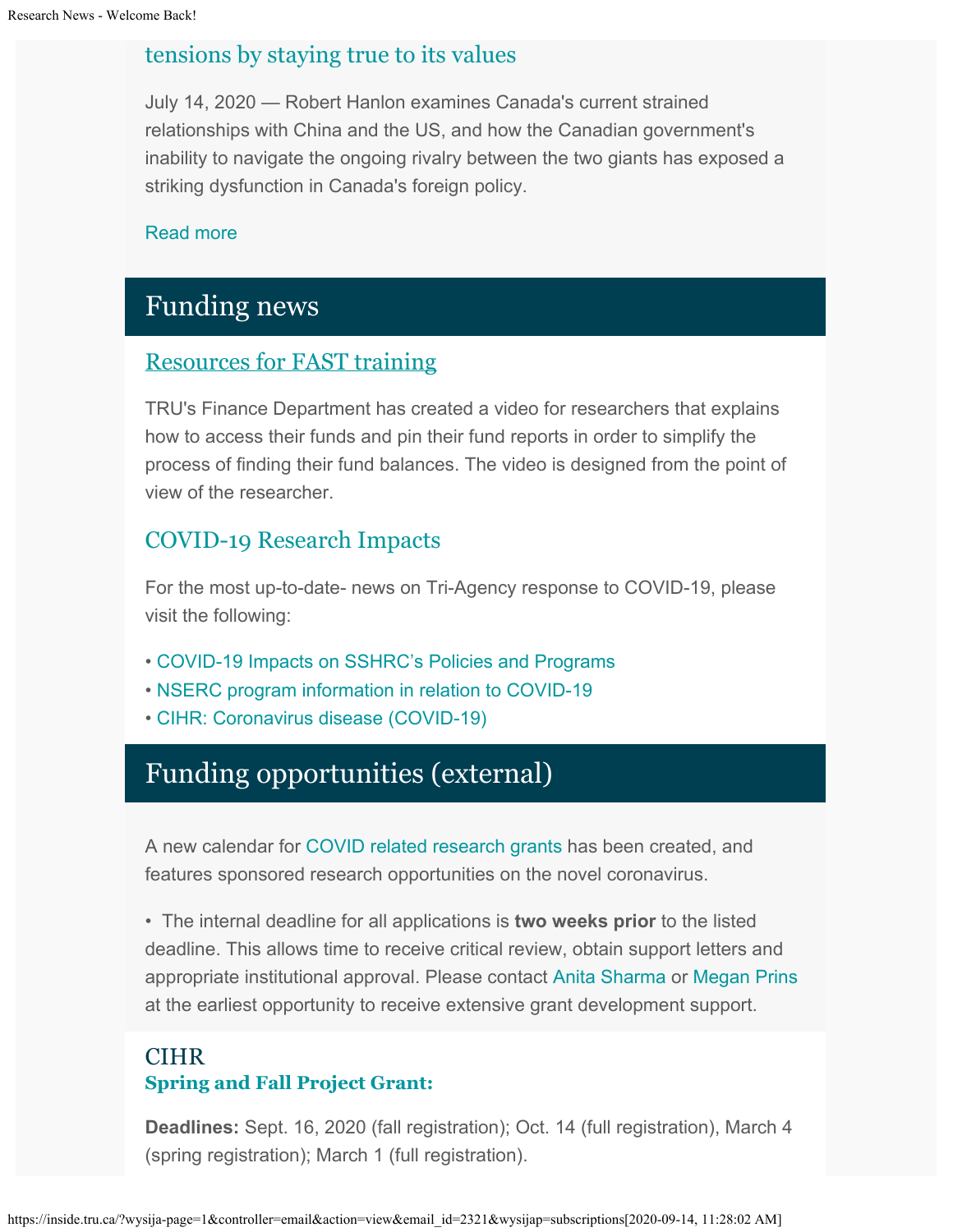This program is designed to capture ideas with the greatest potential for important advances in fundamental or applied health-related knowledge, health care, health systems, and/or health outcomes. The best ideas may stem from new, incremental, innovative, and/or high-risk lines of inquiry or knowledge translation approaches. Please also see [Priority Announcements](https://www.researchnet-recherchenet.ca/rnr16/viewOpportunityDetails.do?progCd=11078&language=E&org=CIHR) that offer additional sources of funding for highly rated applications.

#### [Team Grant: Food Security and Climate Change in the Canadian North](https://www.researchnet-recherchenet.ca/rnr16/vwOpprtntyDtls.do?prog=3269&view=search&launchMonth=2&launchYear=2020&type=EXACT&resultCount=25&next=1)

**DEADLINE CHANGE: LOI: Dec. 31** (successful LOIs will be awarded \$25,000 to develop a full application)

#### **Award amount: Up to 1.5 million over 4 years.**

The goal of this initiative is to support multidisciplinary teams of researchers, knowledge users and/or partners to work together to address food security and climate change in the North.

### SSHRC

#### [Insight Grants](http://www.sshrc-crsh.gc.ca/funding-financement/programs-programmes/insight_grants-subventions_savoir-eng.aspx)

#### **Deadline: Oct. 1**

### **Award amount: Stream A: \$7,000 to \$100,000; Stream B: \$100,001 to \$400,000**

Insight Grants support research excellence in the social sciences and humanities. Funding is available to both emerging and established scholars for research initiatives. Stable support for long-term research initiatives is central to advancing knowledge. It enables scholars to address complex issues pertaining to individuals and societies, and to further our collective understanding. Insight Grant research initiatives may be undertaken by an individual researcher or a team of researchers working in collaboration.

#### [Connection Grants](http://www.sshrc-crsh.gc.ca/funding-financement/programs-programmes/connection_grants-subventions_connexion-eng.aspx)

### **Deadlines: Nov. 1, Feb. 1 Award amount: \$7,000 to \$25,000 (events); up to \$50,000 (outreach activities)**

Connection grants support events and outreach activities geared toward shortterm, targeted knowledge mobilization initiatives. Events and outreach activities funded by a Connection Grant may often serve as a first step toward more comprehensive and longer-term projects potentially eligible for funding through other SSHRC funding opportunities listed in SSHRC's Funding search tool.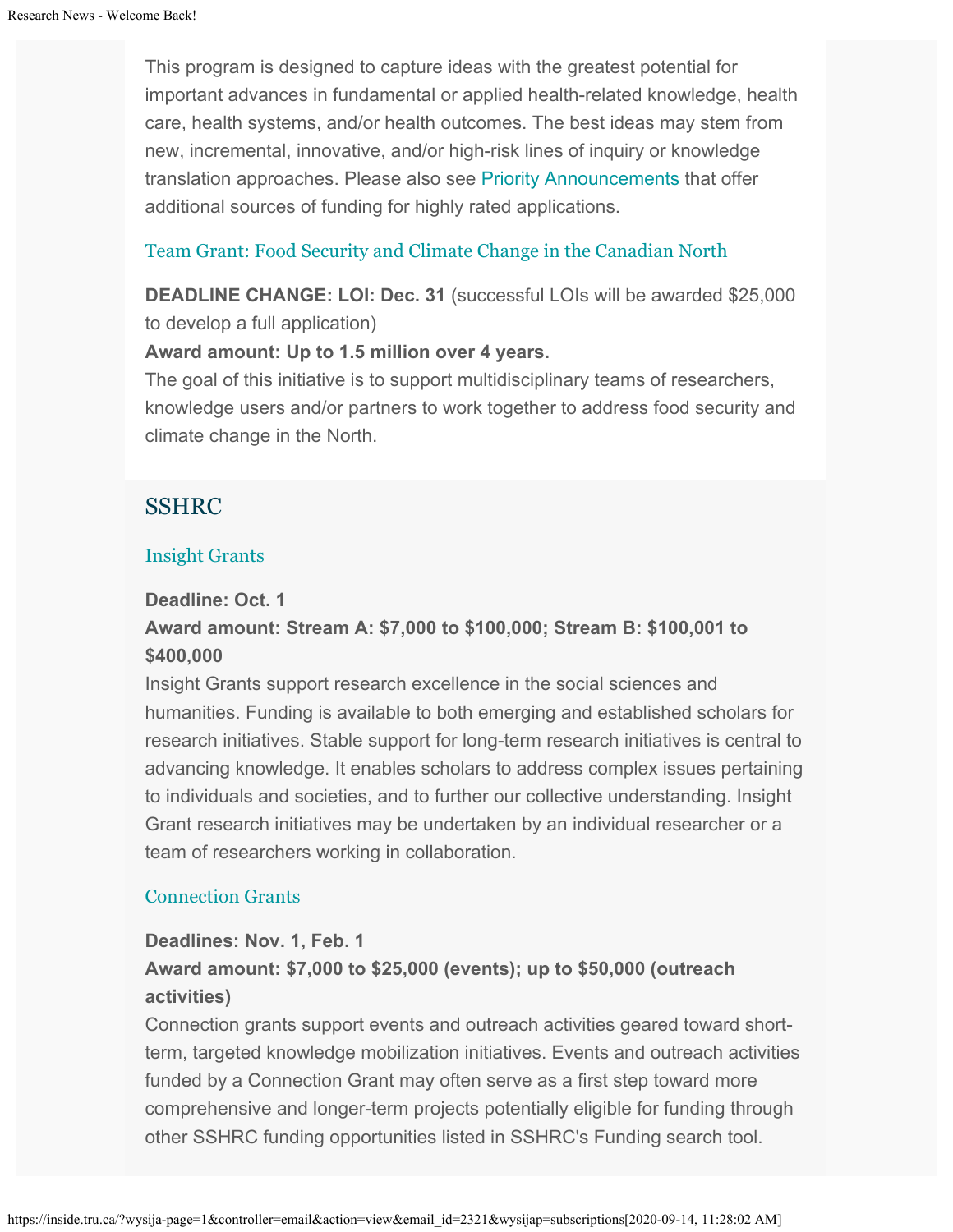#### [SSHRC Partnership Development Grants](http://www.sshrc-crsh.gc.ca/funding-financement/programs-programmes/partnership_development_grants-subventions_partenariat_developpement-eng.aspx)

### **Deadline: Nov 15 Value: \$75,000 to \$200,000**

These grants provide support to teams/partnerships to: i) develop research and related activities in the social sciences and humanities, including knowledge mobilization and the meaningful involvement of students and new scholars, by fostering new partnerships for research and related activities involving existing and/or potential partners; or ii) design and test new partnership approaches for research and/or related activities that may result in best practices or models that either can be adapted by others or have the potential to be scaled up to a regional, national or international level.

#### [Partnership Engage Grants](http://www.sshrc-crsh.gc.ca/funding-financement/programs-programmes/partnership_engage_grants-subventions_d_engagement_partenarial-eng.aspx)

#### **Deadlines: Dec. 15**

#### **Award amount: \$7,000 to \$25,000**

These grants provide short-term and timely support for partnered research activities that will inform decision-making at a single partner organization from the public, private or not-for-profit sector. The partnerships supported through these grants respond to immediate needs and time constraints facing organizations in non-academic sectors.

#### [SSHRC Insight Development Grants](http://www.sshrc-crsh.gc.ca/funding-financement/programs-programmes/insight_development_grants-subventions_de_developpement_savoir-eng.aspx)

### **Deadline: Feb 3 (TBA)**

#### **Value: \$7,000 to \$75,000/two years**

Insight Development Grants (IDG) enable the development of new research questions, as well as experimentation with new methods, theoretical approaches and/or ideas. IDGs foster research in its initial stages, but are not intended to support large-scale initiatives. Funding is available to both emerging and established scholars and 50% of the budget is reserved for emerging scholars.

### **NSERC**

#### [NSERC Idea to Innovation \(I2I\) Grants](https://www.nserc-crsng.gc.ca/Professors-Professeurs/RPP-PP/I2I-Innov_eng.asp)

# **Deadlines: Sept 28; Jan. 6**

**Award value: \$15,000-\$350,000\***

*\*Applicants must contact [Lincoln Smith](mailto:lsmith@tru.ca) to discuss partnerships, IP, and research agreements prior to applying for this grant* The Idea to Innovation (I2I) grants will accelerate the pre-competitive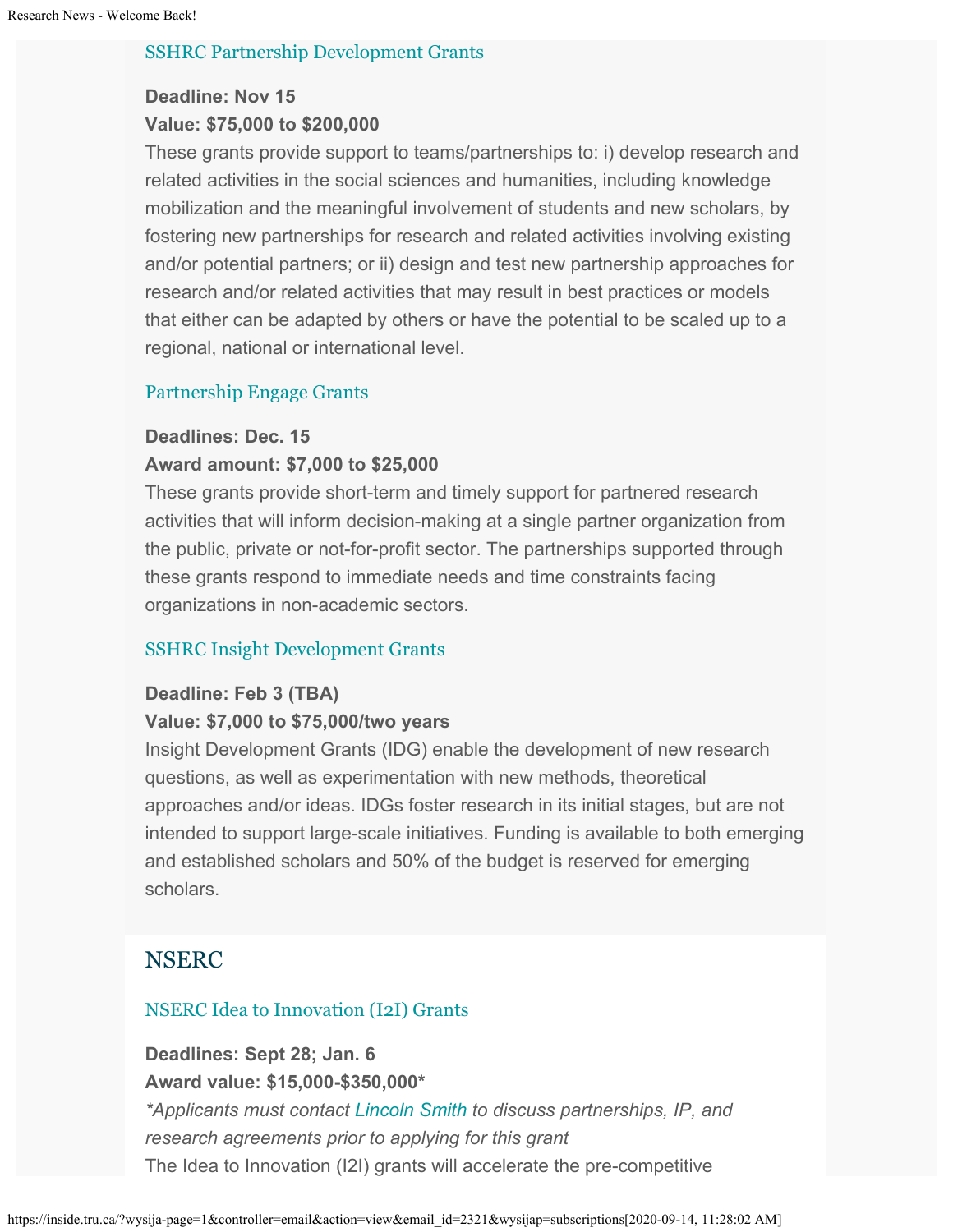development of promising technology originating from the university and college sector and promote its transfer to a new or established Canadian company. The I2I grants provide funding to college and university faculty members to support research and development projects with recognized technology transfer potential. This is achieved through defined phases by providing crucial assistance in the early stages of technology validation and market connection

#### [NSERC Research Tools and Instruments grants](http://www.nserc-crsng.gc.ca/Professors-Professeurs/RTII-OIRI/RTI-OIR_eng.asp)

#### **Deadline: Oct. 25**

#### **Award value: \$7,001-\$150,000**

Research Tools and Instruments (RTI) grants foster and enhance the discovery, innovation and training capability of university researchers in the natural sciences and engineering by supporting the purchase of research equipment and installations.

#### [NSERC Discovery Grants](http://www.nserc-crsng.gc.ca/Professors-Professeurs/DGIC-CISD_eng.asp)

#### **Deadline: Nov. 1**

The Discovery Grants Program supports ongoing programs of research in the natural sciences and engineering with long-term goals. These grants recognize the creativity and innovation that are at the heart of all research NSERC[.](https://www.nserc-crsng.gc.ca/Innovate-Innover/COVID-19/index_eng.asp)

#### [Alliance Grants](https://www.nserc-crsng.gc.ca/Innovate-Innover/alliance-alliance/index_eng.asp)

#### **Deadlines: ongoing**

NSERC is pleased to announce the opening of the next phases of [Alliance](https://www.nserc-crsng.gc.ca/Innovate-Innover/alliance-alliance/index_eng.asp) [grants](https://www.nserc-crsng.gc.ca/Innovate-Innover/alliance-alliance/index_eng.asp). Alliance grants are now open for [Option 1](https://www.nserc-crsng.gc.ca/Innovate-Innover/alliance-alliance/funding-financement_eng.asp#option1) applications requesting over \$20,000 annually from NSERC, and [Option 2](https://www.nserc-crsng.gc.ca/Innovate-Innover/alliance-alliance/index_eng.asp) applications requesting support for up to 90% or 100% of the costs of the project are now open. Alliance grants encourage university researchers to collaborate with partner organizations, which can be from the private, public or not-for-profit sectors. Please also see [slide deck](https://one.tru.ca/sites/rgs/ToolsandResources/_layouts/15/WopiFrame.aspx?sourcedoc=/sites/rgs/ToolsandResources/Shared%20Documents/NSERC_ALLIANCE.pptx&action=default) from NSERC Research and Innovation Development Officer, Pam Giberson's presentation at TRU. And an Alliance Grant application ["Top Tips"](https://one.tru.ca/sites/rgs/ToolsandResources/_layouts/15/WopiFrame.aspx?sourcedoc=/sites/rgs/ToolsandResources/Shared%20Documents/Alliance%20Grant%20-%20Top%20Tips%20EN%20%20FR.pdf&action=default) document.

### Government of Canada

[COVID-19 Community Task Force -](https://www.covid19immunitytaskforce.ca/research/funding-opportunities/) COVID-19 Hot Spot[s - Request for](https://www.covid19immunitytaskforce.ca/research/funding-opportunities/) [Expressions of Interest \(RFEOI\)](https://www.covid19immunitytaskforce.ca/research/funding-opportunities/)

**Deadline: Sept. 21 (expressions of interest); Oct. 12 (full proposal)** These grants are for population-based studies that will report novel data relating to COVID-19 infection and immunity in three types of COVID-19 "hot spots": i)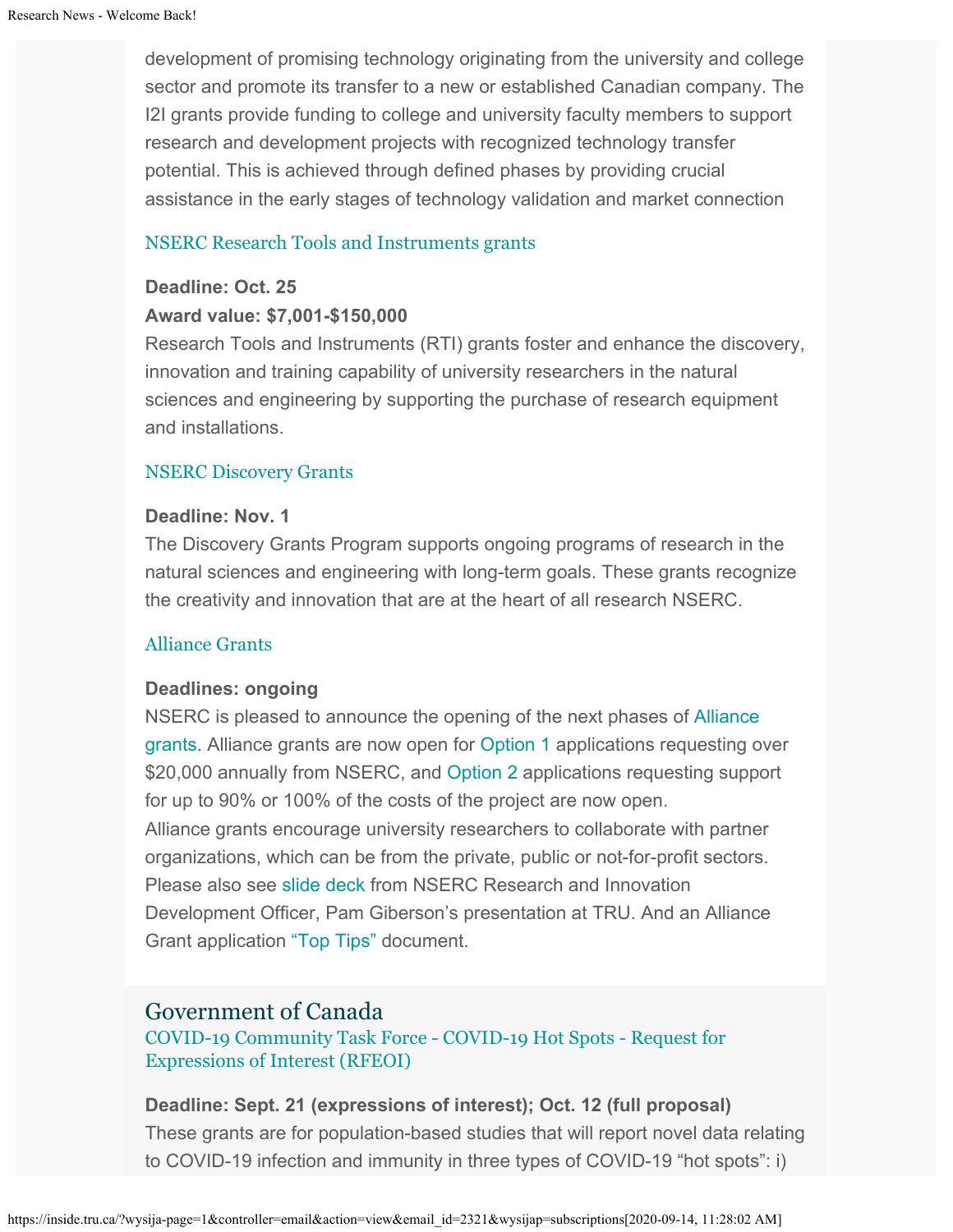geographic areas; ii) long-term care facilities; and iii) occupation groups. Studies focusing on hot spots are expected to provide a more in-depth understanding of the dynamics of SARS-CoV-2 infection and immunity in highversus low-risk communities and/or prospectively evaluate interventions to decrease risk of infection in these settings.

#### Government of Canada

Canadian Space Agency - [Lunar Exploration Accelerator Program \(Leap\)](http://inside.tru.ca/?email_id=2321&user_id=45&urlpassed=aHR0cHM6Ly9hc2MtY3NhLmdjLmNhL2VuZy9mdW5kaW5nLXByb2dyYW1zL3Byb2dyYW1zL2xlYXAvZGVmYXVsdC5hc3A&controller=stats&action=analyse&wysija-page=1&wysijap=subscriptions)

**Deadline: [Request for Proposals-Letter of Intent](http://inside.tru.ca/?email_id=2321&user_id=45&urlpassed=aHR0cHM6Ly9hc2MtY3NhLmdjLmNhL2VuZy9mdW5kaW5nLXByb2dyYW1zL3Byb2dyYW1zL2xlYXAvZGVmYXVsdC5hc3A&controller=stats&action=analyse&wysija-page=1&wysijap=subscriptions) (rolling to March, 2022)** The Canadian Space Agency is preparing Canada's space community and collaborating sectors, including Canadian companies, universities, research institutions, and other organizations, for potential roles in the long-term exploration of the Moon.The Lunar Exploration Accelerator Program (LEAP) was created to provide a wide range of opportunities for Canadian science and technology activities in lunar orbit, on the Moon's surface, and beyond. LEAP is looking to [foster innovation in areas of strength for Canada](http://inside.tru.ca/?email_id=2321&user_id=45&urlpassed=aHR0cHM6Ly9hc2MtY3NhLmdjLmNhL2VuZy9hc3Ryb25vbXkvbW9vbi1leHBsb3JhdGlvbi9jYW5hZGEtcm9sZS5hc3A&controller=stats&action=analyse&wysija-page=1&wysijap=subscriptions), like artificial intelligence, robotics, science and health.

### Government of Alberta

[Supporting Physical Health in First Responders](https://www.alberta.ca/first-responders-mental-health-grants.aspx)

#### **Deadline: Sept. 20**

Alberta's firefighters, police officers, paramedics, sheriffs, corrections officers and emergency health care workers often deal with stressful, dangerous and traumatic situations. This stress has a negative impact on first responders and emergency health care workers. They often experience post-traumatic stress injuries (PTSI) at significantly higher rates than the general population. This grant program has 2 separate funding streams:

• *Stream 1* (Services) provides funding for non-profit organizations that provide services to first responders and emergency health care workers living with or at risk for PTSI.

• *Stream 2* (Research) provides funding to researchers engaged in applied research that generates evidence on prevention or intervention for first responders and emergency health care workers living with or at risk for PTSI.

### Foundations [Max Bell Foundation: Project Grants and Development Grants](https://maxbell.org/our-work/granting/types-programs/)

**Deadline: Ongoing Award amount: \$10,000-\$200,000/ 1-3 years**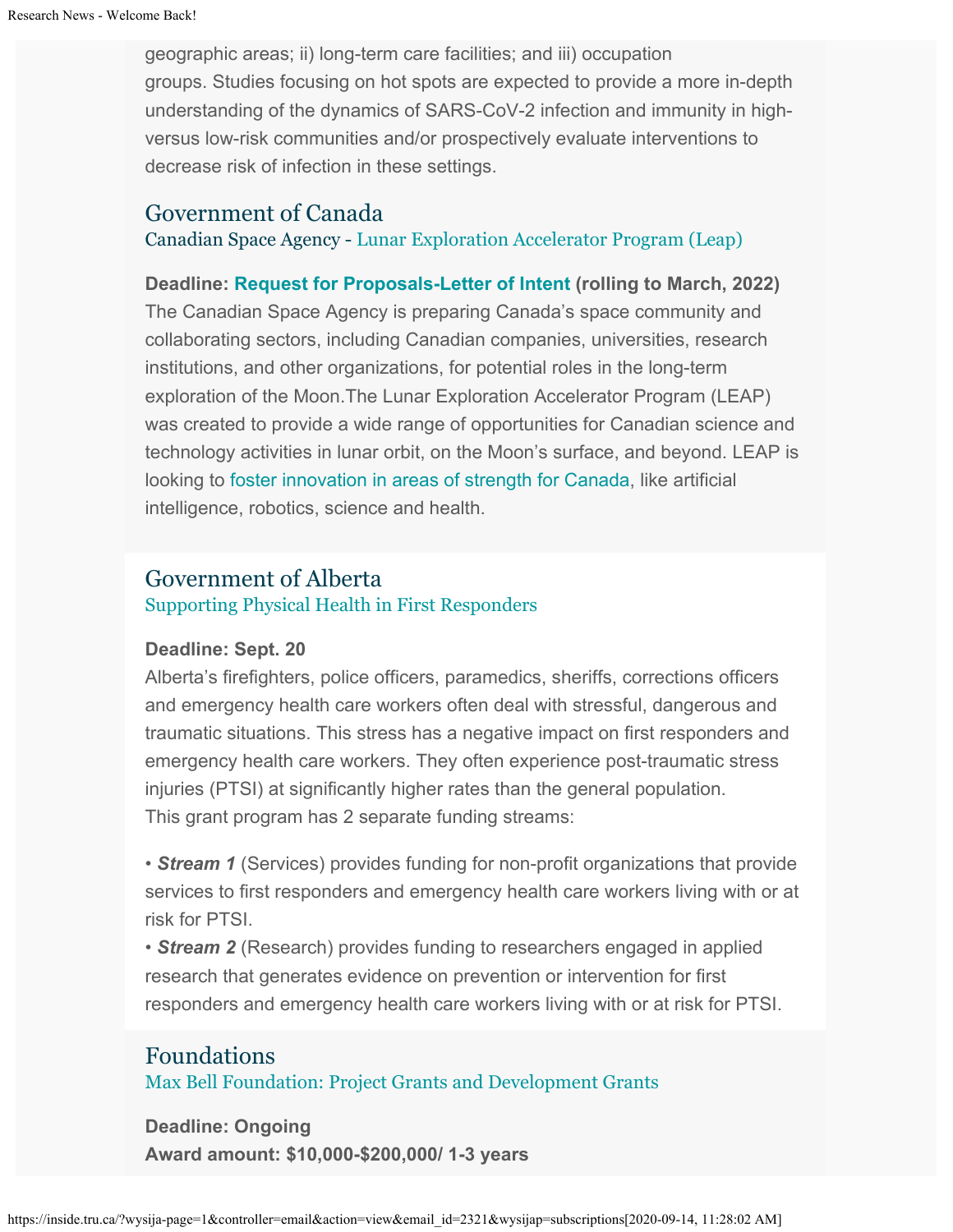**Project Grants** support clearly defined activities designed to achieve a specific objective that aligns with the Foundation's mission and criteria and that seek to support projects with a high likelihood of informing public policy and practice. Current program areas include: Health & Wellness; Education; the Environment.

**Development Grants** support organizations who wish to undertake short-term (typically 4 month) work that will better position them to succeed with larger projects (e.g., environmental scanning; background research; project planning; proposal development etc.). Development grants are described in more detail [here](https://maxbell.org/our-work/types-programs/).

### [Michael Smith Foundation for Health Research: Convening & Collaborating](https://www.msfhr.org/2020-convening-collaborating-competition) [\(C2\), and Reach](https://www.msfhr.org/2020-convening-collaborating-competition)

#### **NEW Deadline: Sept. 28**

#### **Award amount: Up to \$15,000**

C2 awards bring together researchers and research users to co-develop research aligned with BC's health system priorities. Reach awards bring together researchers and research users to support the dissemination of research evidence, within the context of related knowledge, and increase its potential impact. Together, teams co-develop events, activities, and/or tools, so they can share research findings and evidence with audiences who can directly use the knowledge.

### Fellowships

#### [National Sanitarium Association \(NSA\) Scholars' Program](https://nationalsanitarium.ca/images/pdf/nsa_2020/nsa_2020_sp_info.pdf)

#### **Deadline: Oct. 15**

#### **Value: 100,000/year over 5 years**

NSA Scholars will be involved in innovative, emerging, and important new areas of research in the broad field of pulmonary science and medicine. It is anticipated that Scholars may be working with colleagues who share complementary research interests, but the Scholar will be expected to add a distinctly new direction or innovative dimension to the group in an emerging area of importance.

# Funding opportunities (internal)

#### [Undergraduate Research Apprenticeship Fund](https://tru.ca/research/research-services/research-services-faculty/faculty-research-funding/internal-opportunities.html)

**Deadline: Sept. 28**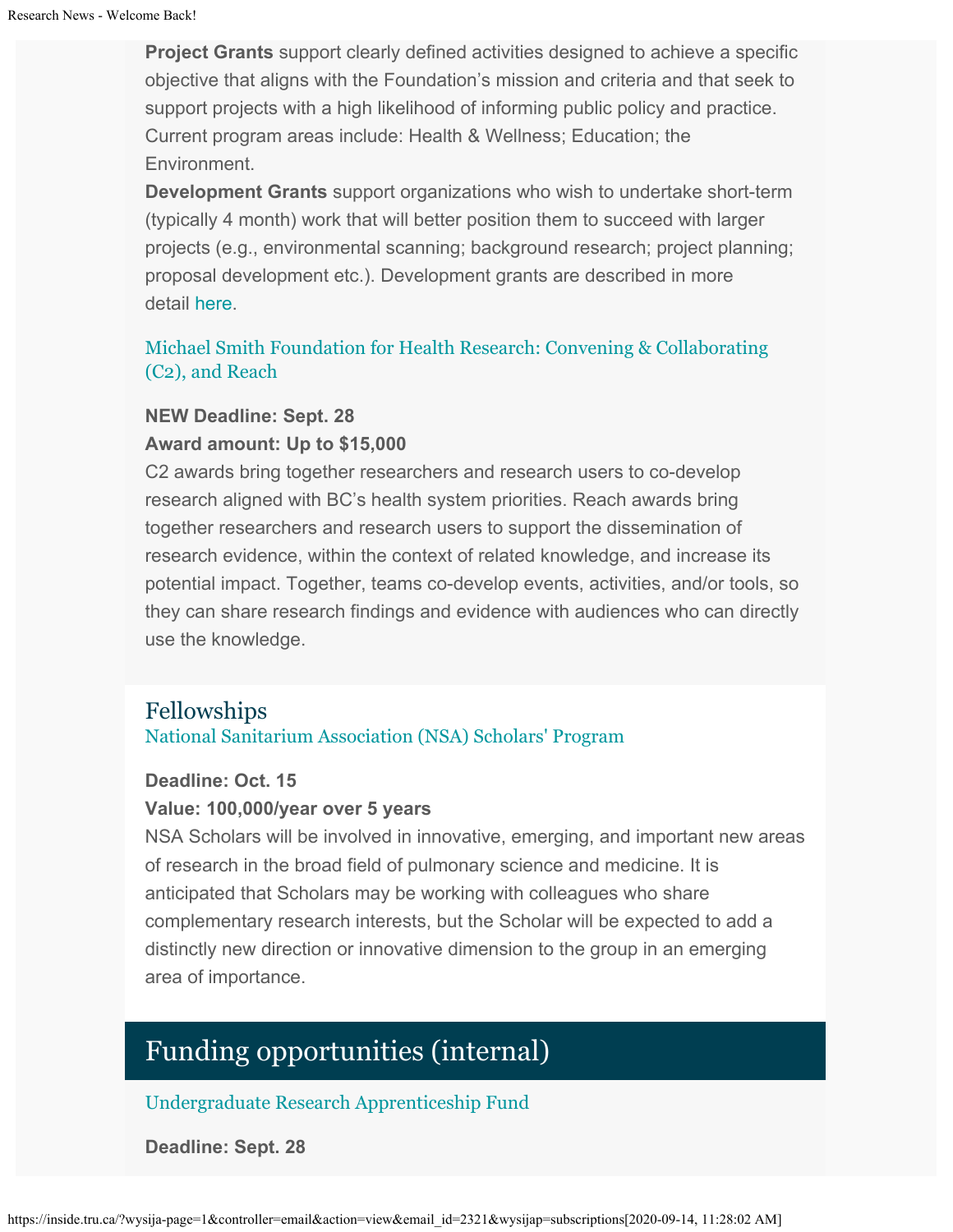#### **Value: \$3,000 per student**

The Office of Research and Graduate Studies offers this program for faculty members who are engaged in research, scholarship and creative inquiry, allowing them to hire a student to assist in accelerating their research and to provide an apprentice with a meaningful training opportunity. Application is initiated by the faculty member when they have identified a qualified student. Applicants should explain their process of identifying, recruiting and selecting research apprentices based on equity and diversity best practices as one means to enhance excellence in research, training and outreach. Please submit your applications in Romeo using UG Research Apprenticeship application form.

#### [Research Training Recognition Fund](https://tru.ca/research/research-services/research-services-faculty/faculty-research-funding/internal-opportunities.html)

#### **Deadline: Oct. 15**

Those regular faculty receiving or currently holding multi-year Tri-Agency research grants are eligible to receive a reallocation of workload (e.g., from 5 courses to 4 courses) to facilitate their direct involvement in the enhanced research training of undergraduate and graduate students. The RTRF is an ongoing fund with a minimum of \$140,000 annually available. Eligibility Criteria: Must hold a multi-year Tri-Agency research grant (as Principal Investigator); must make a commitment to significant student research training.

# Funding opportunities (students)

#### [Undergraduate Research Experience Award Program \(UREAP\)](https://tru.ca/research/undergraduate-research/undergraduate-research-opportunities/ureap-award.html)

#### **Value: \$6,000**

The UREAP can help you get started on your own original research. To qualify you must:

• Be a full time student of TRU at the time of application and be enrolled in an undergraduate program of study

- Have completed a minimum of 60 credits of undergraduate study at the time of application
- Have a minimum GPA of 3.2\*
- Have a faculty member who is willing to mentor you and guide your project
- Not have received a UREAP award in the past

• Not hold a UREAP and an NSERC-USRA at the same time, for the same project

[Environmental Science and Natural Resource Science Fellowship Award](https://tru.ca/research/undergraduate-research/undergraduate-research-opportunities.html)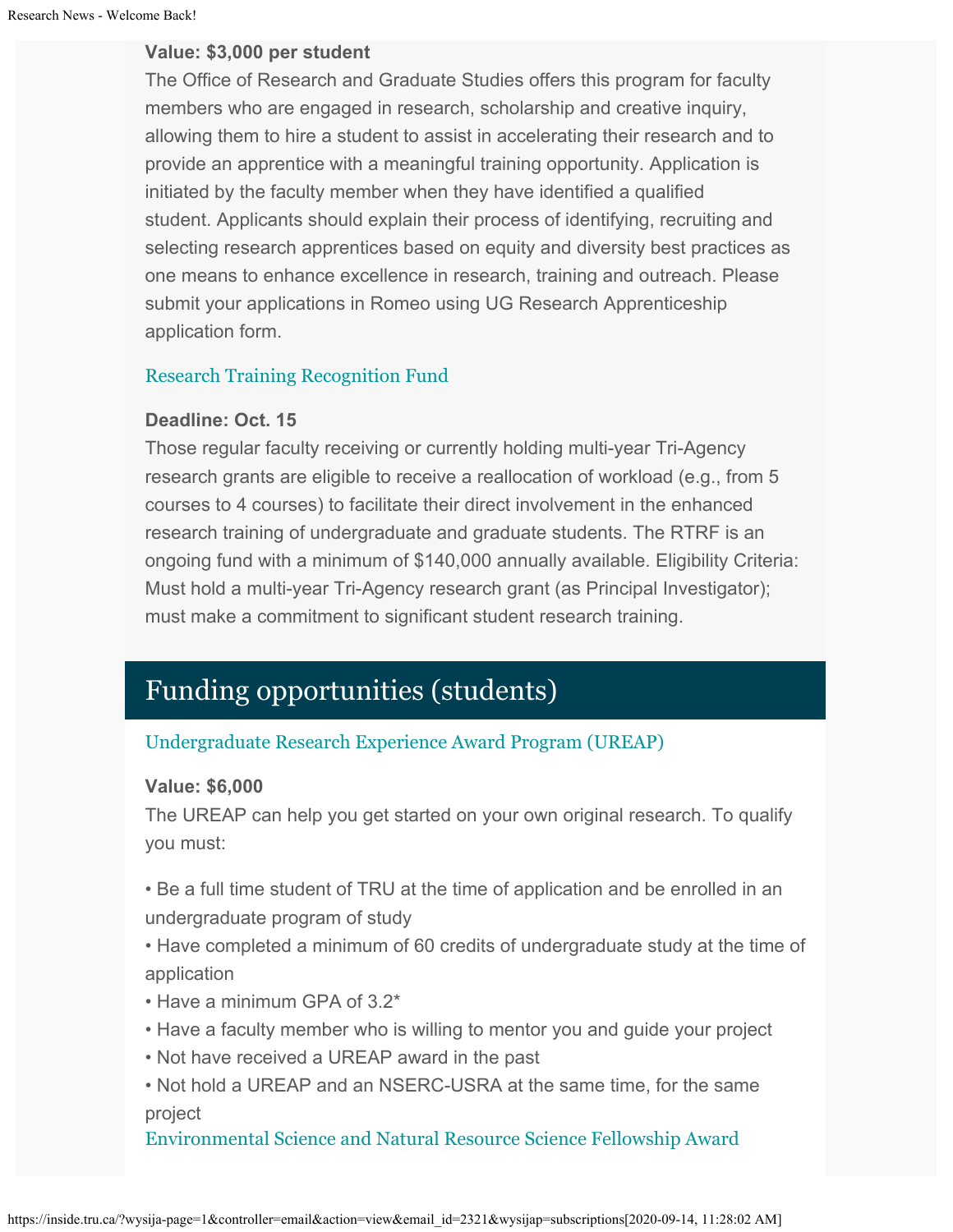#### **Deadline: Nov. 15**

#### **Value: \$7,500**

The fellowship was generously created by an anonymous donor for the development of two awards; one for Environmental Sciences and one for Natural Resource Sciences. Recipients — either senior undergraduate or graduate students — will be selected based on their scholarly achievements, their commitment to research and their demonstrated potential for future contributions to our understanding of the environment.

### [British Columbia Graduate Scholarships](https://www.tru.ca/awards/awards/entrance.html#gradscholar)

#### **Deadline: Dec. 1**

#### **Value: \$15,000/Four awards available**

Students enrolled in research intensive and professional programs are encouraged to apply. Awards will be given to domestic students (Canadians or permanent residents) based on academic achievement. Students must be entering their first or second year of full-time on-campus study.

#### [Canada Graduate Scholarship — Masters \(CGS-M\)](http://www.nserc-crsng.gc.ca/Students-Etudiants/PG-CS/CGSM-BESCM_eng.asp)

### **Deadline: Dec. 1 (competition opens in September) Value: \$17,500 for 12 months, non-renewable**

TRU offers four CGS-M entrance awards for domestic students, one each from the Canadian Institute of Health Research (CIHR) and the Natural Sciences and Engineering Research Council (NSERC), and two from the Social Sciences and Humanities Research Council (SSHRC). These three granting agencies have harmonized the application process. The application must be completed through the [Research Portal](https://portal-portail.nserc-crsng.gc.ca/s/login.aspx). It is recommended students begin this process as soon as possible.

# Knowledge mobilization

### **Presentations**

Adams, A. S., Bruer, K. C., **Price, H. L.**, & Oriet, C. (2020, March). *Can children's prospective memory beliefs influence lineup decisions?* Paper presented at the Annual meeting of the American Psychology-Law Society, New Orleans, Louisiana, USA.

Anderson, S. F., **Price, H. L.**, & Connolly, D. A. (2020, March). *A comparison of accuracy in old versus new memory reports across interview techniques*. Paper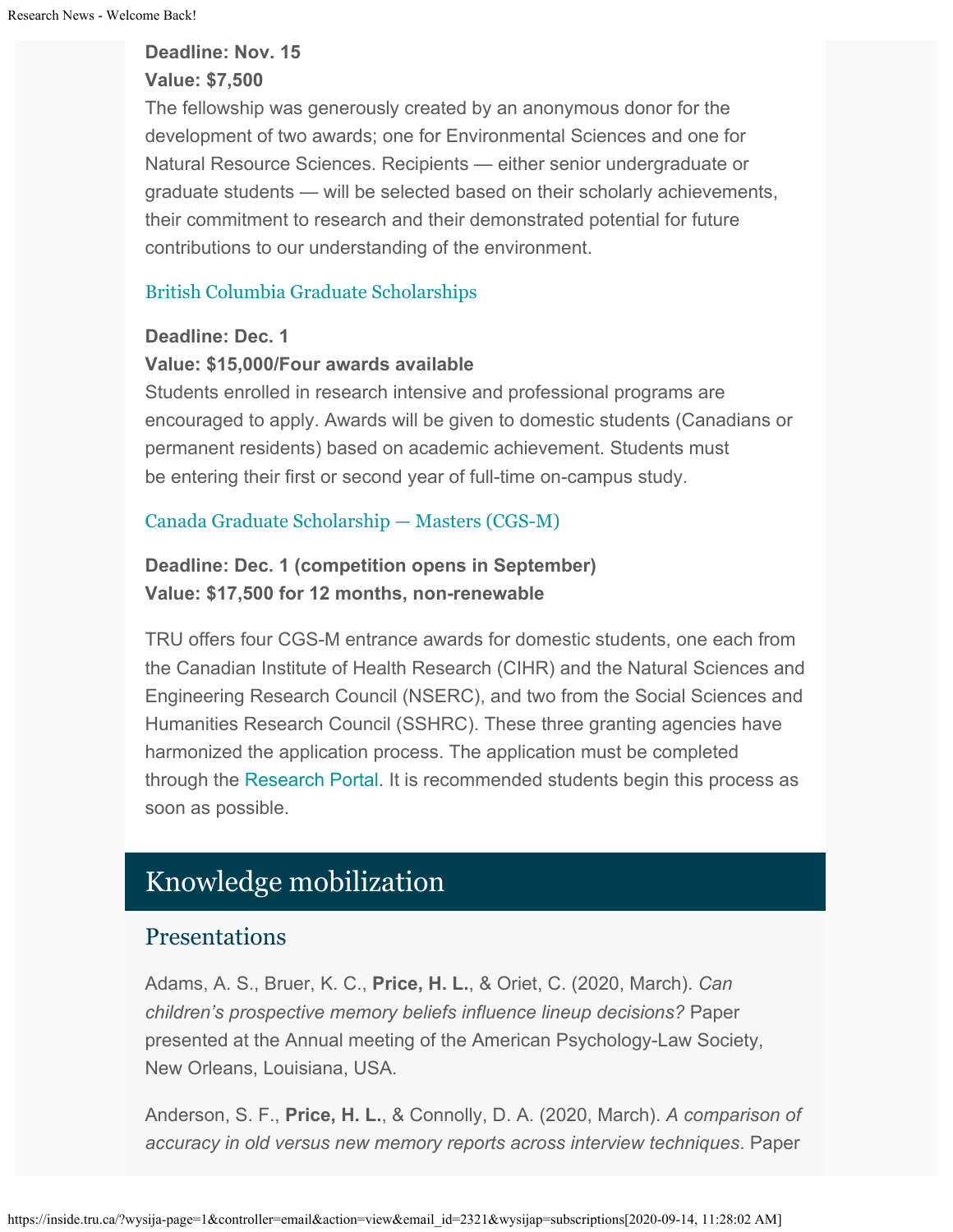presented at the Annual meeting of the American Psychology-Law Society, New Orleans, Louisiana, USA.

Bruer, K. C., Evans, A. D., & **Price, H. L**. (2020, March). Methods for promoting truthful disclosures from peer disclosure recipients and witnesses. Paper presented in symposium K. McWilliams(Chair), *From children's reports to jurors' perceptions: Promoting honest, details, and objective evidence*. Annual meeting of the American Psychology-Law Society, New Orleans, Louisiana, USA.

**Hanlon, Robert J.** (18 August 2020). "Webinar: China's rise as a Global Actor." Invited speaker. School of Humanitarian Studies, Royal Roads University, Victoria, Canada.

Harvey, M. B. Bruer, K. C., & **Price, H. L.** (2020, March). *Perceptions of earand eye-witnesses' familiarity with a defendant*. Paper presented at the Annual meeting of the American Psychology-Law Society, New Orleans, Louisiana, USA.

**Kamphuis, Charis.** (2020). "Protest from a comparative and global perspective." Invited presenter on the New Fundamental Right to Social Protest, Institute of Legal Defence, Indigenous Peoples Group, Lima, Peru.

**Martin, B.**, Walsh, L., Keating, A., Geiger, S. (2020). Ineffectual orders: Habituated effectuation in a scaling social enterprise. Paper presented at the annual conference of the academy of management, Vancouver, BC.

**Martin, B.**, & Carayannopoulos, S. (2020). Social enterprise transcendent: How a theory of organizational form outcomes shows social enterprise to be the business of the future. Paper presented at the annual meeting of the association for nonprofit and social economy research, London, Ontario.

**Nikku, B. R.** (2020) Keynote presentation: "Mapping social epidemiology of BC: COVID19 pandemic and psycho social and occupational wellbeing of frontline healthcare workers in BC." BC COVID-19 Research and Collaboration Symposium: Public Health, Populations, Health Services and Impacts, Sept. 1- 2, 2020.

Patel, U., Anderson, S., Harvey, M., B., **Price, H. L.**, & Connolly, D. A. (2020, March). *A mixed-methods evaluation of judicial inferences in child sexual abuse cases*. Paper presented at the Annual meeting of the American Psychology-Law Society, New Orleans, Louisiana, USA.

# Published books, chapters & articles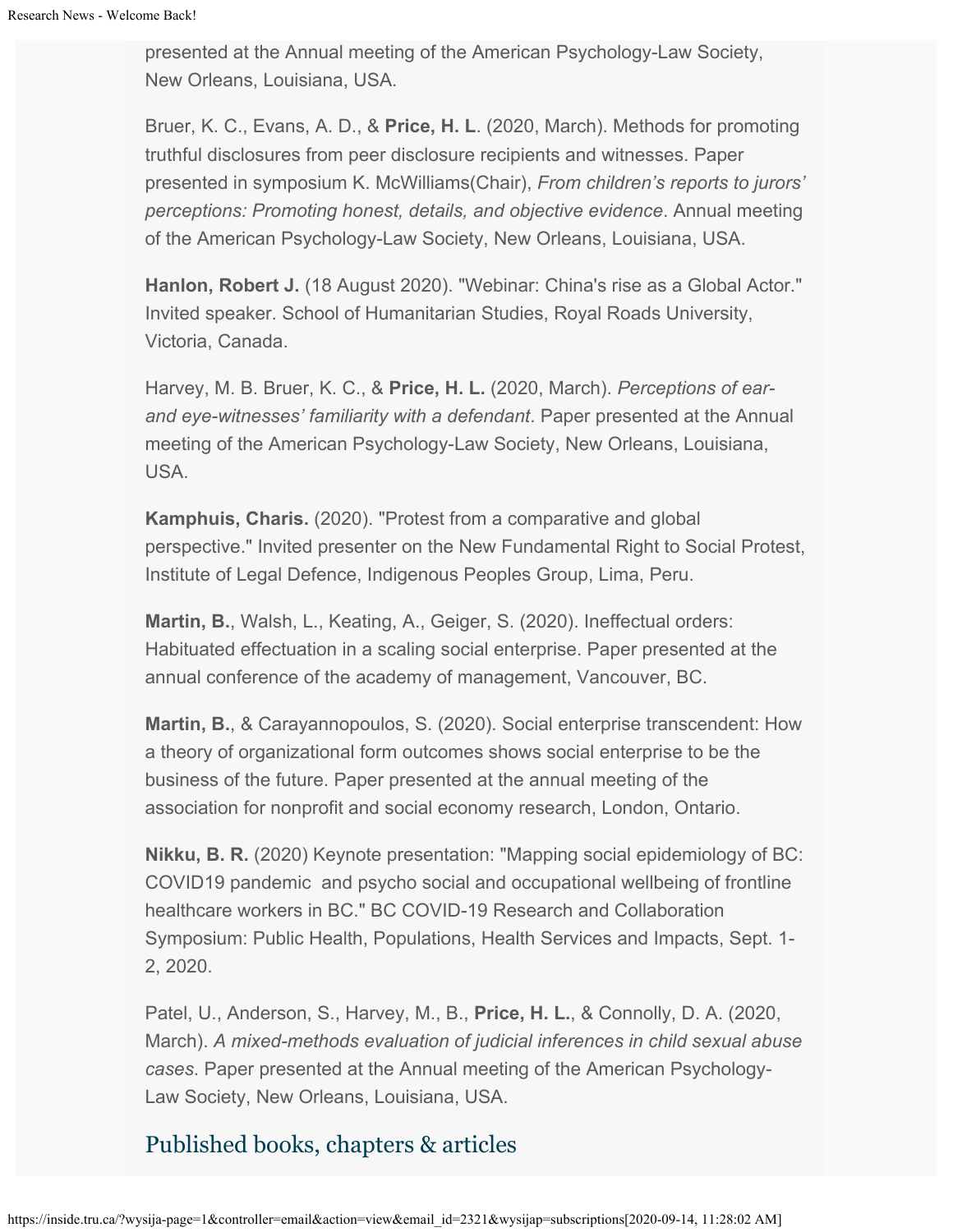Ahmed, F., Naeem, **M., Ejaz**, W., Iqbal, M., Anpalagan, A., & Haneef, M. (2020). Energy cooperation with sleep mechanism in renewable energy assisted cellular HetNets. *Wireless Personal Communications,* doi:10.1007/s11277-020-07707-2

Attarod, P., Tang, Q., **Pypker, T. G**., Liu, X., & Bayramzadeh, V. (2020). Potential impact of climate change on throughfall in afforestation areas located in arid and semi-arid environments. *Null,* , 1-16. doi:10.1080/15324982.2020.1804010

Bachman, J. R., **Hull, J. S.**, & Haecker, S. (2020). Millennials are not all the same: Examining millennial craft brewery and winery visitors' social involvement, self-image, and social return. *International Journal of Tourism Research, n/a*doi:10.1002/jtr.2400

**Baugh, B.** (2020). Hegel and sartre: The search for totality. In J. Stewart (Ed.), *The palgrave handbook of german idealism and existentialism* (pp. 499- 521). Cham: Springer International Publishing. doi:10.1007/978-3-030-44571- 3\_20 Retrieved from [https://doi.org/10.1007/978-3-030-44571-3\\_20](https://doi.org/10.1007/978-3-030-44571-3_20)

**Dagne, Tesh. W.** (2020). Governance of 3D-printing applications in health: Between regulated and unregulated innovation. The Columbia Science & Technology Law Review. (21).

García-Díez, G., & **Mora-Diez, N**. (2020). Theoretical study of the iron complexes with aminoguanidine: Investigating secondary antioxidant activity. *Antioxidants, 9*(8), 756. doi:10.3390/antiox9080756

**Latif, E.**, & **Miles, S**. (2020). The impact of assignments and quizzes on exam grades: A difference-in-difference approach. *Null,* , 1-12. doi:10.1080/10691898.2020.1807429

Liu, A., **Arora, P**., & Sareen Meenakshi. (2020). Introduction to novel coronavirus disease 2019 (COVID-19), it's impact and treatments under investigation. *Infection Epidemiology and Microbiology, 6*(2), 143-151. Retrieved from [https://iem.modares.ac.ir/files/iem/user\\_files\\_749497/pun\\_pint-](https://iem.modares.ac.ir/files/iem/user_files_749497/pun_pint-A-10-54683-3-c7e732d.pdf)[A-10-54683-3-c7e732d.pdf](https://iem.modares.ac.ir/files/iem/user_files_749497/pun_pint-A-10-54683-3-c7e732d.pdf)

Loucks, J., Blakley, T., & **Price, H. L**. (2020). Memory for temporal order in novel sequential action. *Journal of Cognitive Psychology, 32,* 382-390.

Mammola, S., Amorim, I. R., Bichuette, M. E., Borges, P. A. V., **Cheeptham, N.**, Cooper, S. J. B., . . . Cardoso, P. (2020). Fundamental research questions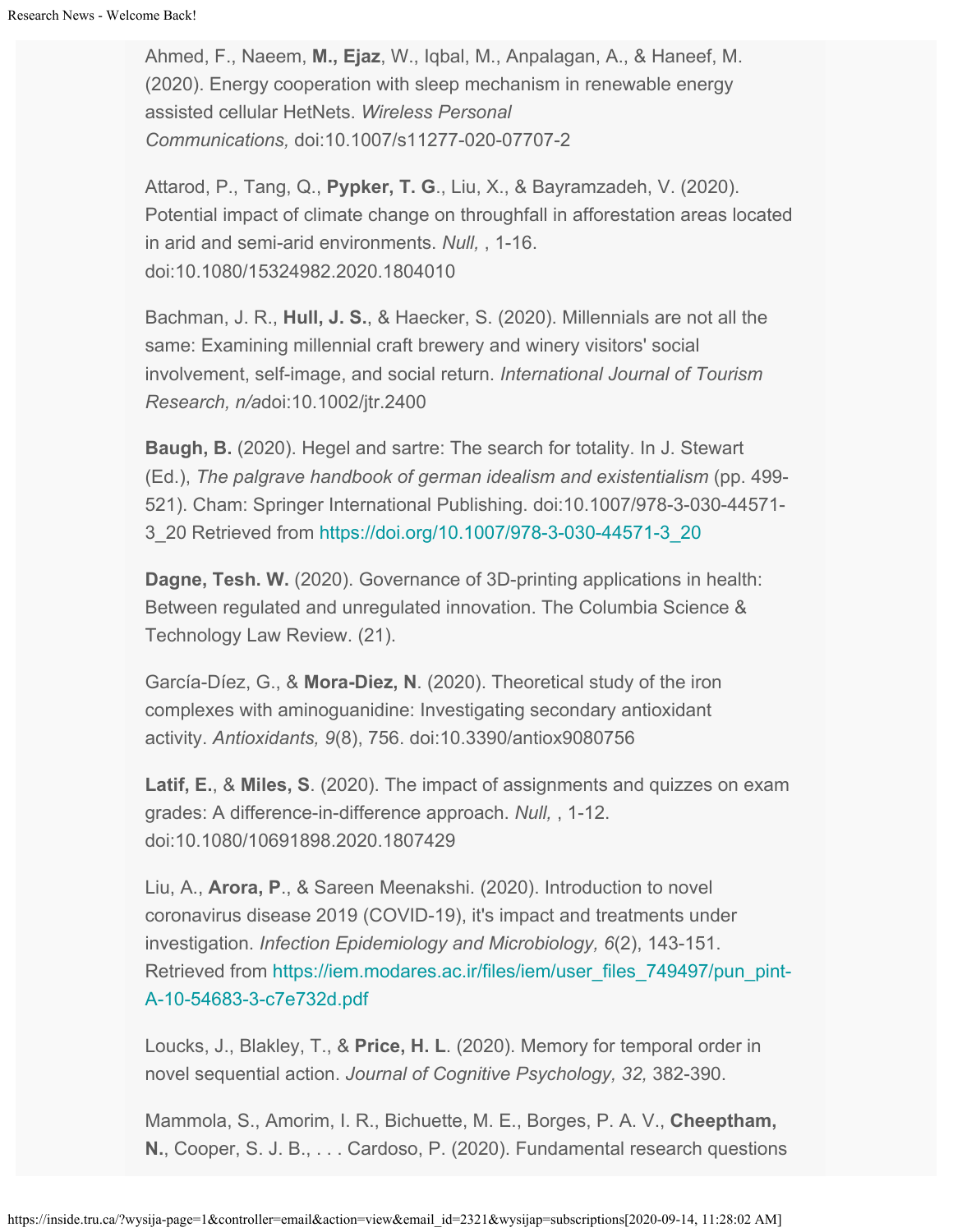in subterranean biology. *Biological Reviews, n/a* doi:10.1111/brv.12642

McCune, J. L., Frendo, C. J., Ramadan, M., & **Baldwin, L. K**. (2020). Comparing the effect of landscape context on vascular plant and bryophyte communities in a human-dominated landscape. *Journal of Vegetation Science, n/a* doi:10.1111/jvs.12932

McEwen, J., Fredeen, A., **Pypker, T.**, Foord, V., Black, T. A., Jassal, R., & Nesic, Z. (2020). Carbon storage recovery in surviving live lodgepole pine (pinus contorta var. latifolia) 11 years after mountain pine beetle attack in northern british columbia, canada. *Canadian Journal of Forest Research,* doi:10.1139/cjfr-2019-0394

**Nikku, B.** (Ed.). (2020). *Global social work: Cutting edge issues and critical reflections* IntechOpen.

**Price, H. L.**, Bruer, K. C., & Atkins, M. C. (2020). Using machine learning analyses to explore relations between eyewitness lineup looking behaviors and suspect guilt. *Law and Human Behavior, 44,* 223-237.

Pulla, V.R., Das, T.K., **Nikku, B. R.** (2020). Indigenous or Blended Model for South Asian Social Work? Space and Culture, India, 8(1): 40-58.

**Raja, Z. A.**, Procasky, W. J., & Oyotode-Adebile, R. (2020). The relative role of sovereign CDS and bond markets in efficiently pricing emerging market sovereign credit risk. *Journal of Emerging Market Finance,* , 0972652720932772. doi:10.1177/0972652720932772

Ros, M., **\*Weaver, L.**, & Neuwirth, L. S. (2020). Virtual reality stereoscopic 180 degree video-based immersive environments: Applications for training surgeons and other medical professionals. In Jill Stefaniak (Ed.), *Cases on instructional design and performance outcomes in medical education* (pp. 92-119). Hershey, PA, USA: IGI Global. doi:10.4018/978-1-7998-5092-2.ch005 Retrieved from [http://services.igi-global.com/resolvedoi/resolve.aspx?doi=10.4018/978-1-](http://services.igi-global.com/resolvedoi/resolve.aspx?doi=10.4018/978-1-7998-5092-2.ch005) [7998-5092-2.ch005](http://services.igi-global.com/resolvedoi/resolve.aspx?doi=10.4018/978-1-7998-5092-2.ch005)

**\*Ross, P. P.**, & **Mason, C. W**. (2020). Examining local food procurement, adaptive capacities and resilience to environmental change in fort providence, northwest territories. *Canadian Food Studies / La Revue Canadienne Des Études Sur L'Alimentation, 7*(1), 20-43. doi:10.15353/cfs-rcea.v7i1.373

Sudina, E., **Brown, J.**, Datzman, B., Oki, Y., Song, K., Cavanaugh, R., . . . Plonsky, L. (2020). Language-specific grit: Exploring psychometric properties,